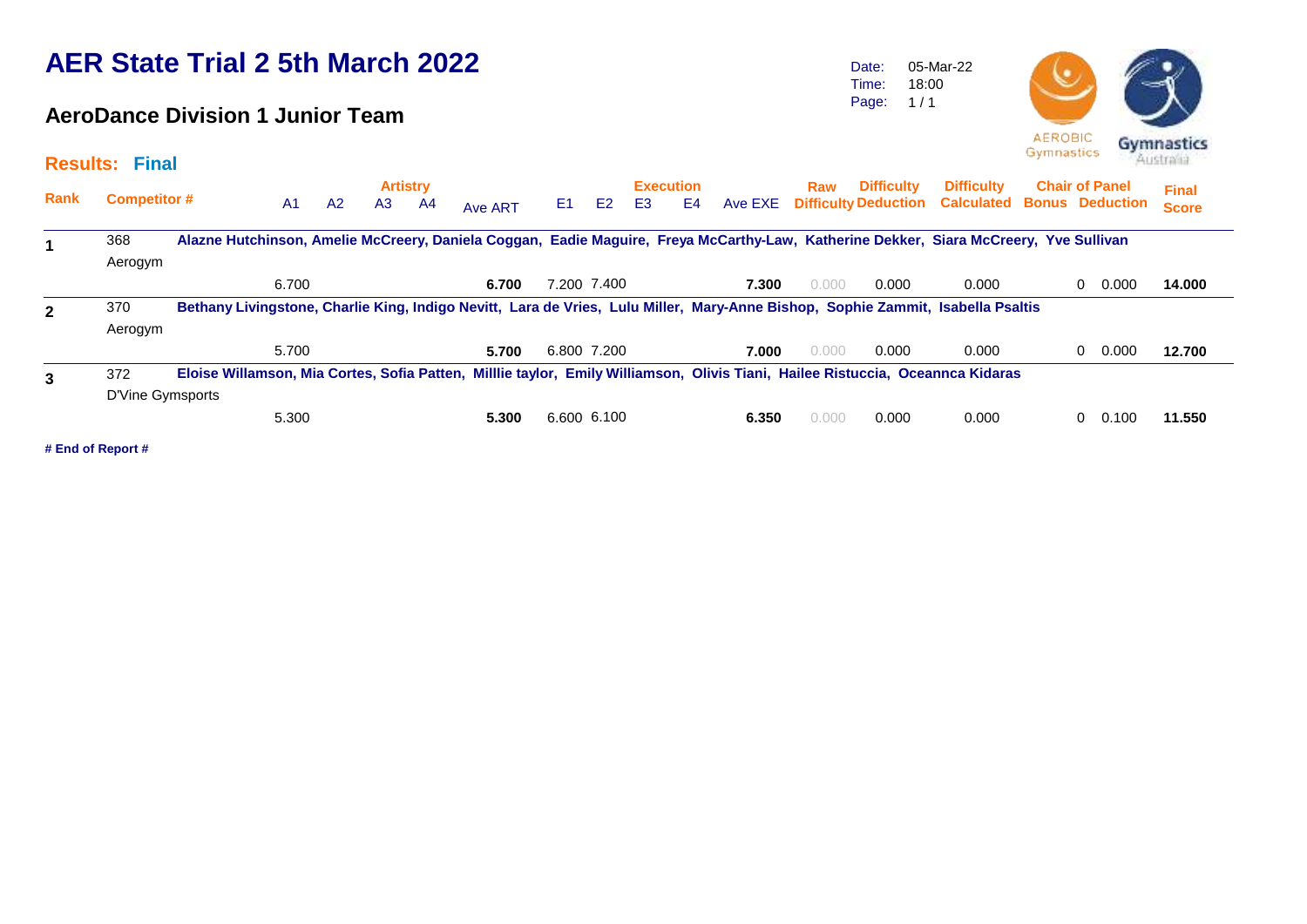### **Level 2 Mini 6-8yrs Individual**

Date: Time: 05-Mar-22 17:36

Page:  $1/1$ 



**AEROBIC** Gymnastics

|                         | <b>Results: Final</b> |                                |       |    |    |                       |                |                |                |                                    |                |       |       |                                                   |                                        | -----------           |             |                        | Australia                    |  |
|-------------------------|-----------------------|--------------------------------|-------|----|----|-----------------------|----------------|----------------|----------------|------------------------------------|----------------|-------|-------|---------------------------------------------------|----------------------------------------|-----------------------|-------------|------------------------|------------------------------|--|
| Rank                    | <b>Competitor#</b>    |                                | A1    | A2 | A3 | <b>Artistry</b><br>A4 | <b>Ave ART</b> | E <sub>1</sub> | E <sub>2</sub> | <b>Execution</b><br>E <sub>3</sub> | E <sub>4</sub> |       | Raw   | <b>Difficulty</b><br>Ave EXE Difficulty Deduction | <b>Difficulty</b><br><b>Calculated</b> | <b>Chair of Panel</b> |             | <b>Bonus Deduction</b> | <b>Final</b><br><b>Score</b> |  |
| 1                       | 373                   | <b>Hayley Pullbrook</b>        |       |    |    |                       |                |                |                |                                    |                |       |       |                                                   |                                        |                       |             |                        |                              |  |
|                         | D'Vine Gymsports      |                                |       |    |    |                       |                |                |                |                                    |                |       |       |                                                   |                                        |                       |             |                        |                              |  |
|                         |                       |                                | 7.000 |    |    |                       | 7.000          | 8.500 8.200    |                |                                    |                | 8.350 | 0.200 | 0.000                                             | 0.100                                  |                       | 0           | 0.000                  | 15.450                       |  |
| $\mathbf{2}$            | 367                   | <b>Willow King</b>             |       |    |    |                       |                |                |                |                                    |                |       |       |                                                   |                                        |                       |             |                        |                              |  |
|                         | Aerogym               |                                |       |    |    |                       |                |                |                |                                    |                |       |       |                                                   |                                        |                       |             |                        |                              |  |
|                         |                       |                                | 6.900 |    |    |                       | 6.900          | 8.100 8.400    |                |                                    |                | 8.250 | 0.300 | 0.000                                             | 0.150                                  |                       | $\mathbf 0$ | 0.000                  | 15.300                       |  |
| $\mathbf{3}$            | 371                   | <b>Amelia Woznica</b>          |       |    |    |                       |                |                |                |                                    |                |       |       |                                                   |                                        |                       |             |                        |                              |  |
|                         | Aerogym               |                                |       |    |    |                       |                |                |                |                                    |                |       |       |                                                   |                                        |                       |             |                        |                              |  |
|                         |                       |                                | 6.200 |    |    |                       | 6.200          | 8.000 8.100    |                |                                    |                | 8.050 | 0.300 | 0.000                                             | 0.150                                  |                       | 0           | 0.000                  | 14.400                       |  |
| $\overline{\mathbf{4}}$ | 365                   | <b>Indi Novek</b>              |       |    |    |                       |                |                |                |                                    |                |       |       |                                                   |                                        |                       |             |                        |                              |  |
|                         | D'Vine Gymsports      |                                |       |    |    |                       |                |                |                |                                    |                |       |       |                                                   |                                        |                       |             |                        |                              |  |
|                         |                       |                                | 6.600 |    |    |                       | 6.600          | 7.600 7.400    |                |                                    |                | 7.500 | 0.200 | 0.000                                             | 0.100                                  |                       | 0           | 0.000                  | 14.200                       |  |
| 5                       | 369                   | <b>Alegra Tatian</b>           |       |    |    |                       |                |                |                |                                    |                |       |       |                                                   |                                        |                       |             |                        |                              |  |
|                         |                       | All Starz Gymnastics and Dance |       |    |    |                       |                |                |                |                                    |                |       |       |                                                   |                                        |                       |             |                        |                              |  |
|                         |                       |                                | 6.400 |    |    |                       | 6.400          | 6.700 7.100    |                |                                    |                | 6.900 | 0.100 | 0.000                                             | 0.050                                  |                       | 0           | 0.200                  | 13.150                       |  |
| 6                       | 363                   | <b>Evelyn Stoneham</b>         |       |    |    |                       |                |                |                |                                    |                |       |       |                                                   |                                        |                       |             |                        |                              |  |
|                         |                       | All Starz Gymnastics and Dance |       |    |    |                       |                |                |                |                                    |                |       |       |                                                   |                                        |                       |             |                        |                              |  |
|                         |                       |                                | 5.200 |    |    |                       | 5.200          | 6.900 6.900    |                |                                    |                | 6.900 | 0.100 | 0.000                                             | 0.050                                  |                       | 0           | 0.000                  | 12.150                       |  |
|                         |                       |                                |       |    |    |                       |                |                |                |                                    |                |       |       |                                                   |                                        |                       |             |                        |                              |  |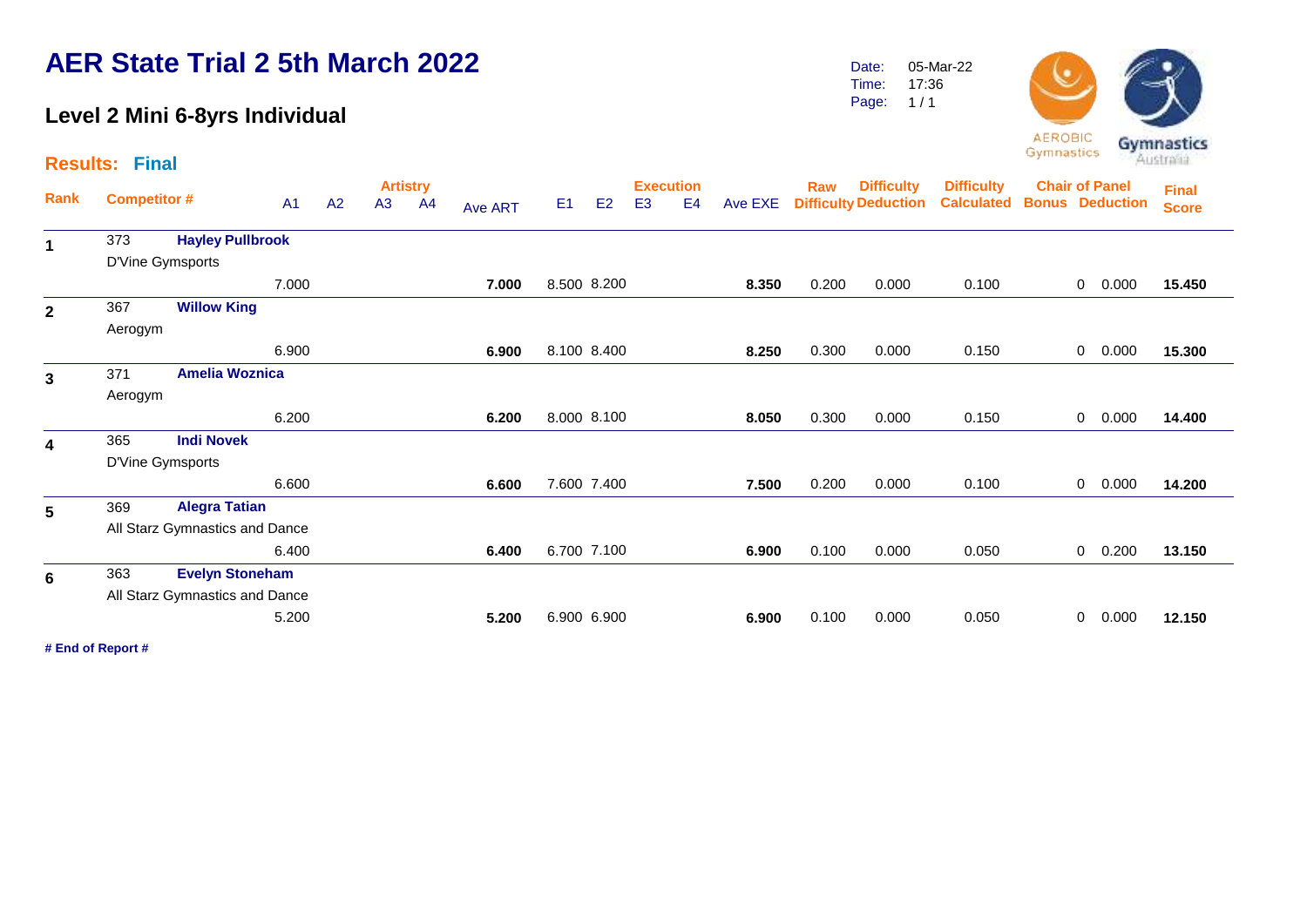#### **Level 2 Junior 9 -11yrsIndividual**

Date: Time: Page: 05-Mar-22 17:25  $1/1$ 



**Artistry Execution Rank Raw Competitor #** A1 A2 A3 A4 A<sub>Ve ART</sub> E1 E2 E3 E4 Ave EXE Difficulty Deduction Calculated Bonus Deduction **Chair of Panel Results: Final** A1 A2 A3 A4 <sub>Ave ART</sub> E1 E2 E3 E4 Ave EXE **Final Score Difficulty Difficulty**  <sup>366</sup> **Mary-Anne Bishop 1** Aerogym 6.000 **6.000** 6.700 7.100 **6.900** 0.300 0.000 0.150 0 0.000 **13.050** 364 **Tiffany Palmer 2** PLC Sydney 6.200 **6.200** 6.800 6.500 **6.650** 0.300 0.000 0.150 0 0.000 **13.000** <sup>360</sup> **Lulu Miller 3** Aerogym 5.500 **5.500** 7.000 6.500 **6.750** 0.300 0.000 0.150 0 0.000 **12.400** 362 **Lara de Vries 4** Aerogym 5.800 **5.800** 6.200 6.600 **6.400** 0.300 0.000 0.150 0 0.000 **12.350**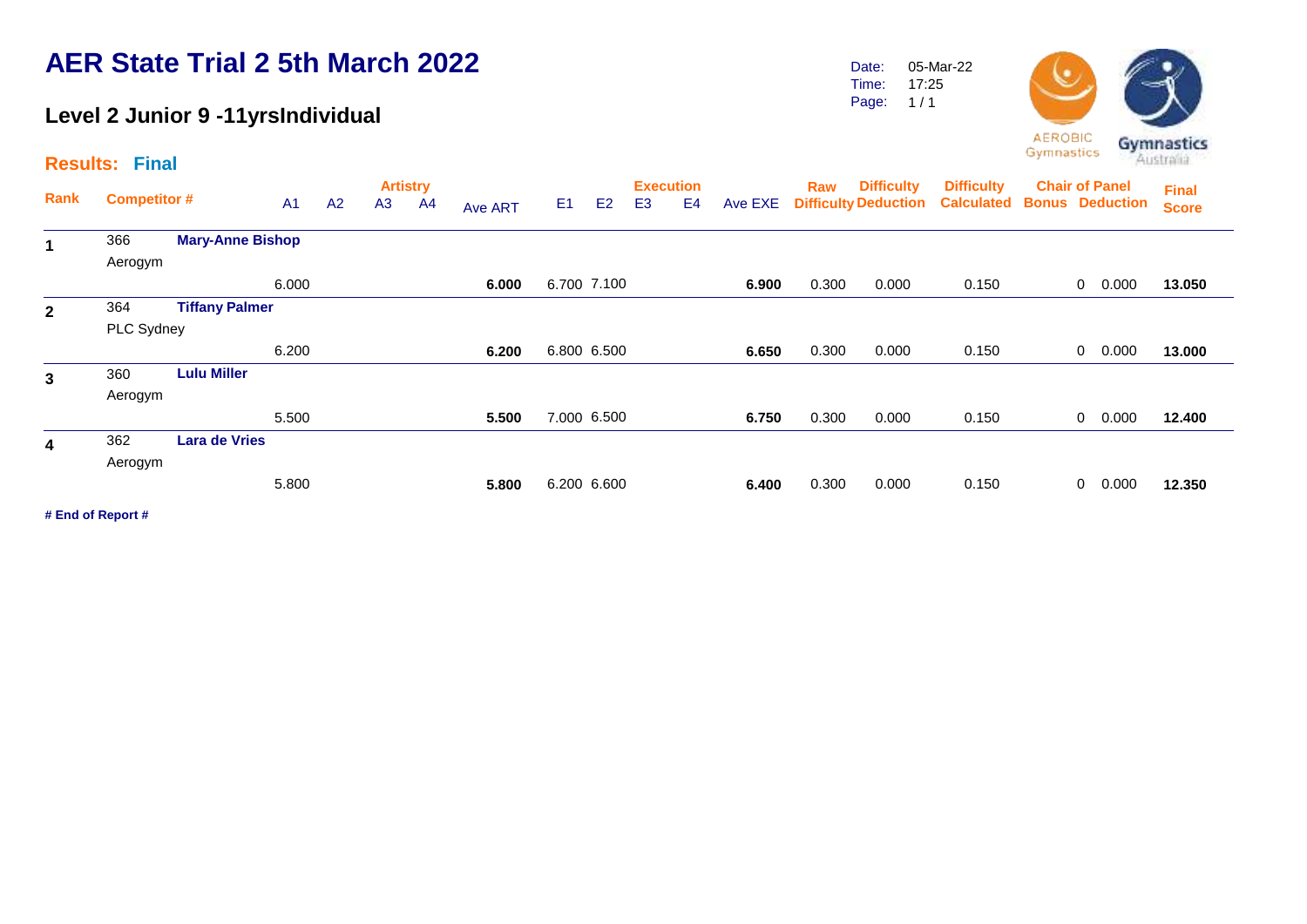## **Level 2 Junior 6 -11yrs Multiple**

|             | <b>Results: Final</b> |                                              |                |    |                |                       |                                                      |                |                |                                    |                |         |            |                                                  |                                        | <b>AEROBIC</b><br>Gymnastics                    |       | Gymnastics<br>Australia      |
|-------------|-----------------------|----------------------------------------------|----------------|----|----------------|-----------------------|------------------------------------------------------|----------------|----------------|------------------------------------|----------------|---------|------------|--------------------------------------------------|----------------------------------------|-------------------------------------------------|-------|------------------------------|
| Rank        | <b>Competitor#</b>    |                                              | A <sub>1</sub> | A2 | A <sub>3</sub> | <b>Artistry</b><br>A4 | Ave ART                                              | E <sub>1</sub> | E <sub>2</sub> | <b>Execution</b><br>E <sub>3</sub> | E <sub>4</sub> | Ave EXE | <b>Raw</b> | <b>Difficulty</b><br><b>Difficulty Deduction</b> | <b>Difficulty</b><br><b>Calculated</b> | <b>Chair of Panel</b><br><b>Bonus Deduction</b> |       | <b>Final</b><br><b>Score</b> |
| 1           | 323                   | <b>Hayley Pullbook, Indi Novek</b>           |                |    |                |                       |                                                      |                |                |                                    |                |         |            |                                                  |                                        |                                                 |       |                              |
|             | D'Vine Gymsports      |                                              |                |    |                |                       |                                                      |                |                |                                    |                |         |            |                                                  |                                        |                                                 |       |                              |
|             |                       |                                              | 6.400          |    |                |                       | 6.400                                                |                | 7.300 7.100    |                                    |                | 7.200   | 0.200      | 0.000                                            | 0.100                                  | 0                                               | 0.100 | 13.600                       |
| $\mathbf 2$ | 321                   |                                              |                |    |                |                       | Lachlan Babbage, Riley Baker Sedgman, Sofia Hartcher |                |                |                                    |                |         |            |                                                  |                                        |                                                 |       |                              |
|             | Aerogym               |                                              |                |    |                |                       |                                                      |                |                |                                    |                |         |            |                                                  |                                        |                                                 |       |                              |
|             |                       |                                              | 6.100          |    |                |                       | 6.100                                                |                | 6.500 6.500    |                                    |                | 6.500   | 0.300      | 0.000                                            | 0.150                                  | $\mathbf{0}$                                    | 0.000 | 12.750                       |
| 3           | 325                   | <b>Isabella Psaltis, Maia Kikinis</b>        |                |    |                |                       |                                                      |                |                |                                    |                |         |            |                                                  |                                        |                                                 |       |                              |
|             | Aerogym               |                                              |                |    |                |                       |                                                      |                |                |                                    |                |         |            |                                                  |                                        |                                                 |       |                              |
|             |                       |                                              | 6.200          |    |                |                       | 6.200                                                |                | 6.000 6.100    |                                    |                | 6.050   | 0.300      | 0.000                                            | 0.150                                  | 0                                               | 0.000 | 12.400                       |
| 4           | 329                   | Lara de Vries, Lulu Miller, Mary-Anne Bishop |                |    |                |                       |                                                      |                |                |                                    |                |         |            |                                                  |                                        |                                                 |       |                              |
|             | Aerogym               |                                              |                |    |                |                       |                                                      |                |                |                                    |                |         |            |                                                  |                                        |                                                 |       |                              |
|             |                       |                                              | 6.100          |    |                |                       | 6.100                                                |                | 6.000 6.100    |                                    |                | 6.050   | 0.300      | 0.000                                            | 0.150                                  | 0                                               | 0.000 | 12.300                       |

**# End of Report #**

Date: Time: Page: 05-Mar-22 17:49  $1/1$ 

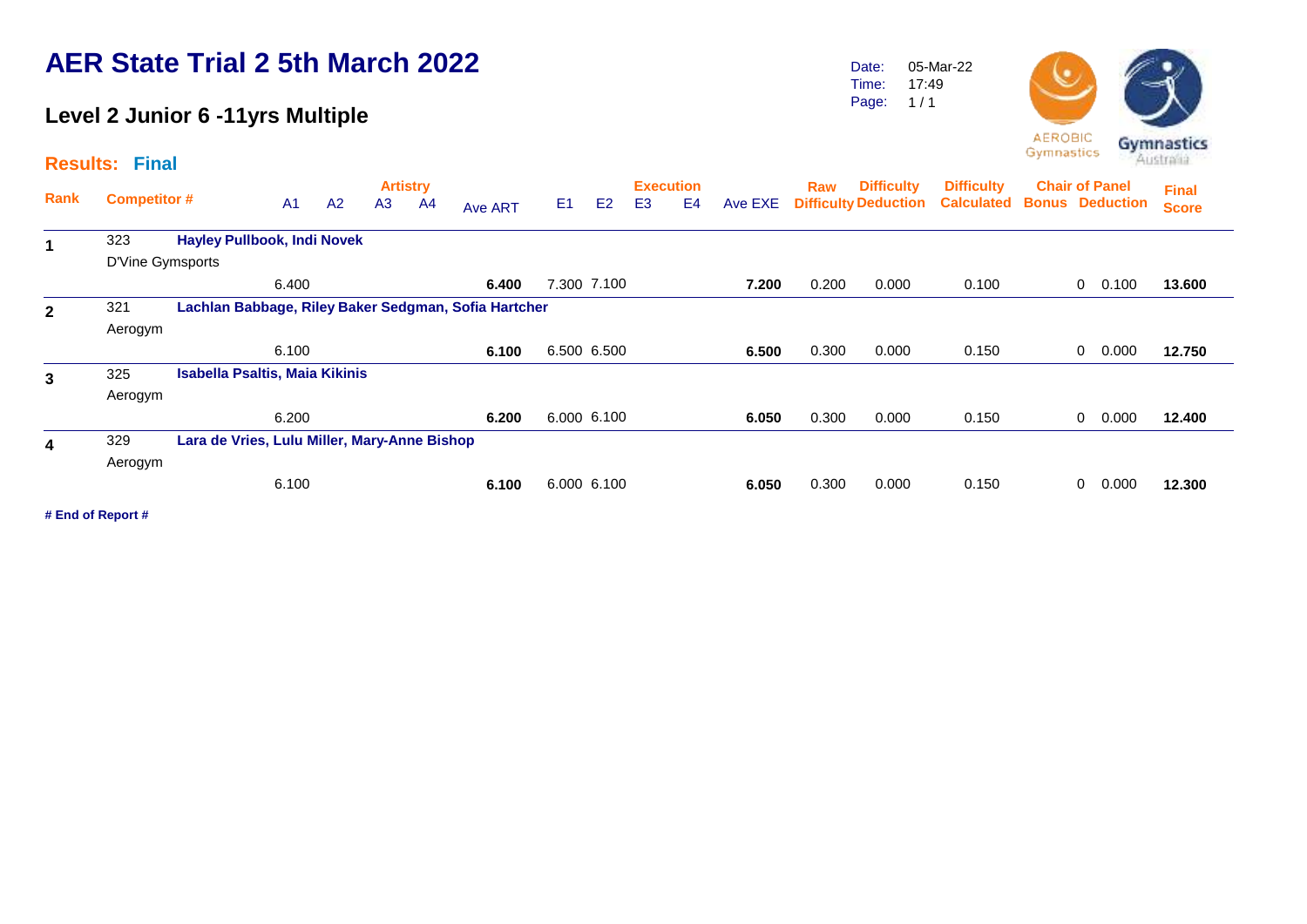### **Level 2 Junior 6 -11yrs Team**

**Results: Final**

Date: Time: Page: 05-Mar-22 15:39  $1/1$ 



|              |                     |                                                                                      |                |    |                | <b>Artistry</b> |         |                |                |    | <b>Execution</b> |       | <b>Raw</b> | <b>Difficulty</b> | <b>Difficulty</b>                                       | <b>Chair of Panel</b> | <b>Final</b> |
|--------------|---------------------|--------------------------------------------------------------------------------------|----------------|----|----------------|-----------------|---------|----------------|----------------|----|------------------|-------|------------|-------------------|---------------------------------------------------------|-----------------------|--------------|
| Rank         | <b>Competitor #</b> |                                                                                      | A <sub>1</sub> | A2 | A <sub>3</sub> | A4              | Ave ART | E <sub>1</sub> | E <sub>2</sub> | E3 | E4               |       |            |                   | Ave EXE Difficulty Deduction Calculated Bonus Deduction |                       | <b>Score</b> |
|              | 305                 | Isabella Psaltis, Lachlan Babbage, Maia Kikinis, Riley Baker Sedgman, Sofia Hartcher |                |    |                |                 |         |                |                |    |                  |       |            |                   |                                                         |                       |              |
|              | Aerogym             |                                                                                      |                |    |                |                 |         |                |                |    |                  |       |            |                   |                                                         |                       |              |
|              |                     |                                                                                      | 6.300          |    |                |                 | 6.300   |                | 7.400 7.000    |    |                  | 7.200 | 0.300      | 0.000             | 0.150                                                   | 0.100<br>$\Omega$     | 13.550       |
| $\mathbf{2}$ | 307                 | Lara de Vries, Lulu Miller, Mary-Anne Bishop, Mia Donaldson, Zoe Moyes               |                |    |                |                 |         |                |                |    |                  |       |            |                   |                                                         |                       |              |
|              | Aerogym             |                                                                                      |                |    |                |                 |         |                |                |    |                  |       |            |                   |                                                         |                       |              |
|              |                     |                                                                                      | 6.400          |    |                |                 | 6.400   | 6.800 6.600    |                |    |                  | 6.700 | 0.300      | 0.000             | 0.150                                                   | 0.100<br>$\Omega$     | 13.150       |
| 3            | 309                 | Amelia Woznica, Aurelia Smyth, Harlow Taylor, Willow King                            |                |    |                |                 |         |                |                |    |                  |       |            |                   |                                                         |                       |              |
|              | Aerogym             |                                                                                      |                |    |                |                 |         |                |                |    |                  |       |            |                   |                                                         |                       |              |
|              |                     |                                                                                      | 6.200          |    |                |                 | 6.200   | 6.500 6.700    |                |    |                  | 6.600 | 0.300      | 0.000             | 0.150                                                   | 0.000<br>$\Omega$     | 12.950       |
|              |                     |                                                                                      |                |    |                |                 |         |                |                |    |                  |       |            |                   |                                                         |                       |              |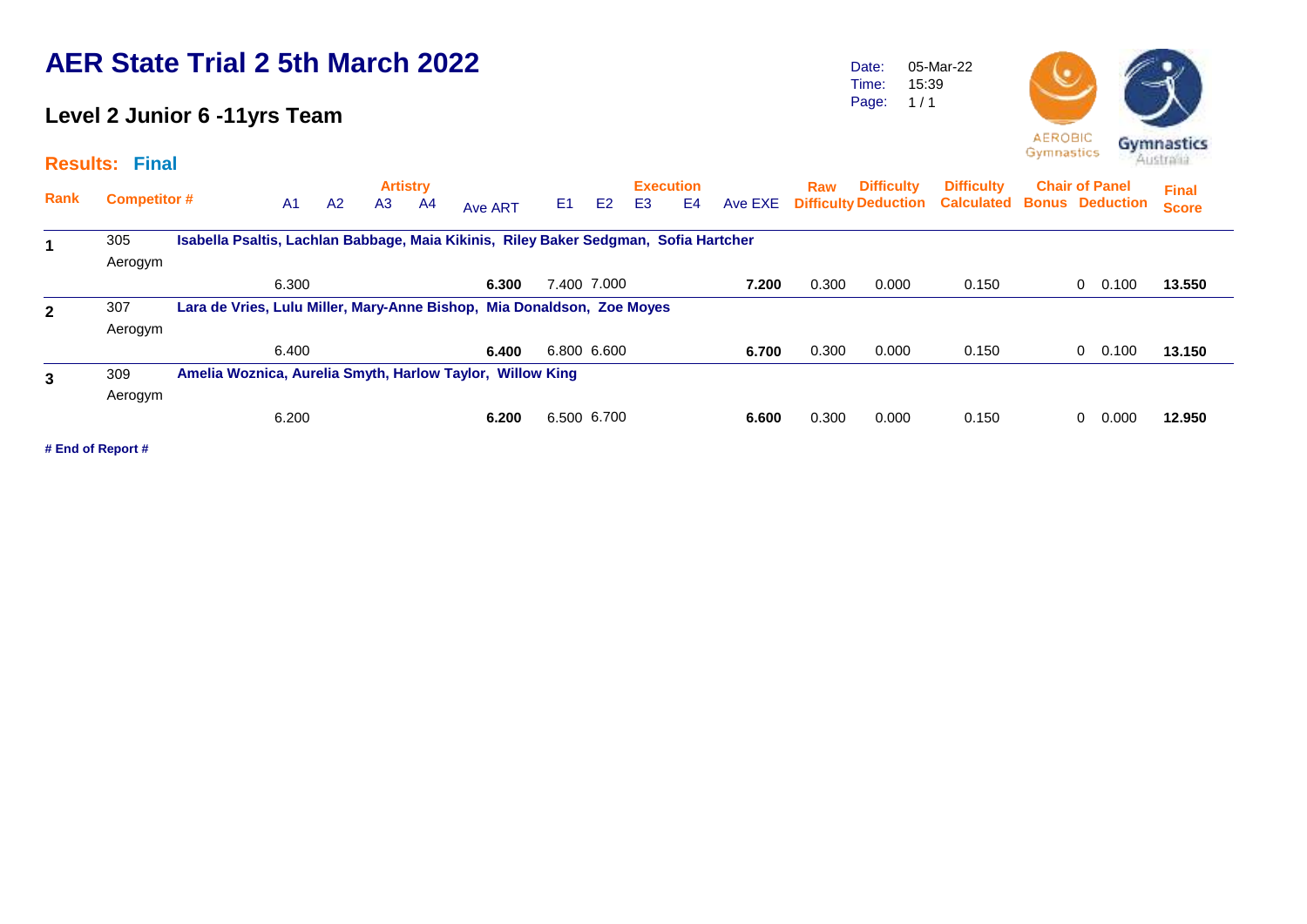### **Level 3 Mini 6-8yrs Individual**

**Results: Final**

|                         |            |                                |                |    |    | <b>Artistry</b> |                |                |             |                | <b>Execution</b> |         | Raw   | <b>Difficulty</b>           | <b>Difficulty</b> | <b>Chair of Panel</b>  |                |       | <b>Final</b> |
|-------------------------|------------|--------------------------------|----------------|----|----|-----------------|----------------|----------------|-------------|----------------|------------------|---------|-------|-----------------------------|-------------------|------------------------|----------------|-------|--------------|
| Rank                    |            | <b>Competitor #</b>            | A <sub>1</sub> | A2 | A3 | A <sub>4</sub>  | <b>Ave ART</b> | E <sub>1</sub> | E2          | E <sub>3</sub> | E <sub>4</sub>   | Ave EXE |       | <b>Difficulty Deduction</b> | <b>Calculated</b> | <b>Bonus Deduction</b> |                |       | <b>Score</b> |
| $\mathbf 1$             | 344        | <b>Siana Tatian</b>            |                |    |    |                 |                |                |             |                |                  |         |       |                             |                   |                        |                |       |              |
|                         |            | All Starz Gymnastics and Dance |                |    |    |                 |                |                |             |                |                  |         |       |                             |                   |                        |                |       |              |
|                         |            |                                | 7.000          |    |    |                 | 7.000          |                | 6.500 6.900 |                |                  | 6.700   | 1.000 | 0.000                       | 0.500             |                        | $\overline{0}$ | 0.000 | 14.200       |
| $\mathbf{2}$            | 336        | <b>Amelia Ruscio</b>           |                |    |    |                 |                |                |             |                |                  |         |       |                             |                   |                        |                |       |              |
|                         |            | D'Vine Gymsports               |                |    |    |                 |                |                |             |                |                  |         |       |                             |                   |                        |                |       |              |
|                         |            |                                | 6.200          |    |    |                 | 6.200          |                | 6.800 6.300 |                |                  | 6.550   | 0.900 | 0.000                       | 0.450             |                        | $\overline{0}$ | 0.000 | 13.200       |
| $\overline{\mathbf{3}}$ | 346        | <b>Lamar Elbaz</b>             |                |    |    |                 |                |                |             |                |                  |         |       |                             |                   |                        |                |       |              |
|                         |            | All Starz Gymnastics and Dance |                |    |    |                 |                |                |             |                |                  |         |       |                             |                   |                        |                |       |              |
|                         |            |                                | 6.400          |    |    |                 | 6.400          |                | 6.500 6.000 |                |                  | 6.250   | 0.800 | 0.000                       | 0.400             |                        | $\overline{0}$ | 0.000 | 13.050       |
| $\overline{\mathbf{4}}$ | 342        | <b>Eleanor Preston</b>         |                |    |    |                 |                |                |             |                |                  |         |       |                             |                   |                        |                |       |              |
|                         | PLC Sydney |                                |                |    |    |                 |                |                |             |                |                  |         |       |                             |                   |                        |                |       |              |
|                         |            |                                | 6.400          |    |    |                 | 6.400          |                | 5.900 6.200 |                |                  | 6.050   | 0.800 | 0.000                       | 0.400             |                        | $\overline{0}$ | 0.000 | 12.850       |
| $5\phantom{.0}$         | 340        | <b>Micaela Cortes</b>          |                |    |    |                 |                |                |             |                |                  |         |       |                             |                   |                        |                |       |              |
|                         |            | D'Vine Gymsports               |                |    |    |                 |                |                |             |                |                  |         |       |                             |                   |                        |                |       |              |
|                         |            |                                | 5.800          |    |    |                 | 5.800          |                | 6.700 6.300 |                |                  | 6.500   | 0.800 | 0.000                       | 0.400             |                        | $\overline{0}$ | 0.000 | 12.700       |
| 6                       | 348        | <b>Aubrey Griezel</b>          |                |    |    |                 |                |                |             |                |                  |         |       |                             |                   |                        |                |       |              |
|                         |            | D'Vine Gymsports               |                |    |    |                 |                |                |             |                |                  |         |       |                             |                   |                        |                |       |              |
|                         |            |                                | 5.900          |    |    |                 | 5.900          |                | 6.400 5.900 |                |                  | 6.150   | 0.600 | 0.000                       | 0.300             |                        | $\overline{0}$ | 0.000 | 12.350       |
| $\overline{7}$          | 338        | <b>Emirate Tran</b>            |                |    |    |                 |                |                |             |                |                  |         |       |                             |                   |                        |                |       |              |
|                         |            | All Starz Gymnastics and Dance |                |    |    |                 |                |                |             |                |                  |         |       |                             |                   |                        |                |       |              |
|                         |            |                                | 5.600          |    |    |                 | 5.600          |                | 5.900 6.000 |                |                  | 5.950   | 0.300 | 1.000                       | 0.000             |                        | 0              | 0.400 | 11.150       |
|                         |            |                                |                |    |    |                 |                |                |             |                |                  |         |       |                             |                   |                        |                |       |              |

**# End of Report #**

05-Mar-22 16:48  $1/1$ 

Date: Time: Page:

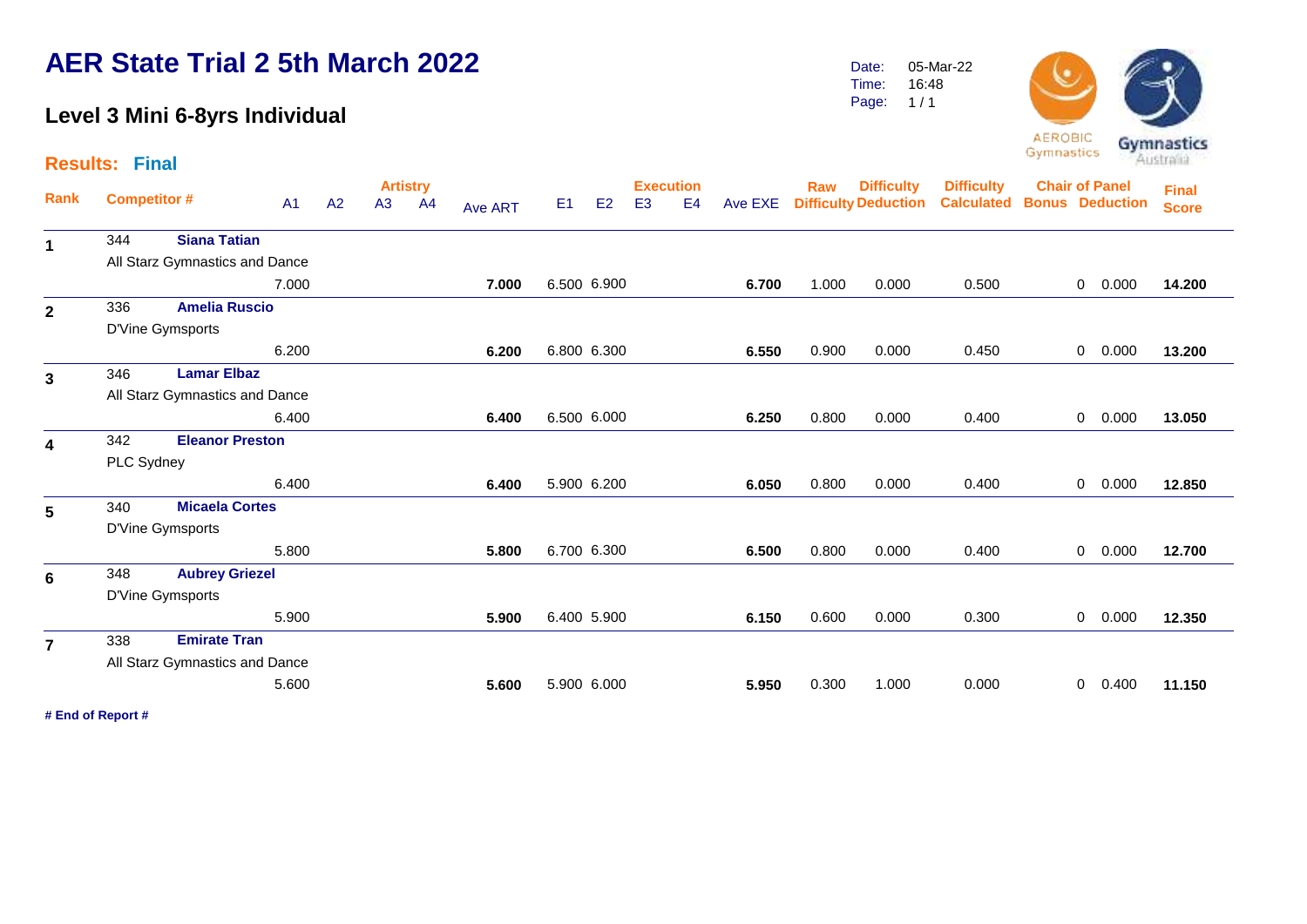### **Level 3 Junior 9-11yrs Individual**

**Results: Final**

**# End of Report #**

|                |                     |                            |       |    |    | <b>Artistry</b> |         |                |                |                | <b>Execution</b> |       | Raw   | <b>Difficulty</b>            | <b>Difficulty</b>                 | <b>Chair of Panel</b> |           | <b>Final</b> |  |
|----------------|---------------------|----------------------------|-------|----|----|-----------------|---------|----------------|----------------|----------------|------------------|-------|-------|------------------------------|-----------------------------------|-----------------------|-----------|--------------|--|
| Rank           | <b>Competitor #</b> |                            | A1    | A2 | A3 | A4              | Ave ART | E <sub>1</sub> | E <sub>2</sub> | E <sub>3</sub> | E <sub>4</sub>   |       |       | Ave EXE Difficulty Deduction | <b>Calculated Bonus Deduction</b> |                       |           | <b>Score</b> |  |
| 1              | 357                 | <b>Sophie Zammit</b>       |       |    |    |                 |         |                |                |                |                  |       |       |                              |                                   |                       |           |              |  |
|                | Aerogym             |                            |       |    |    |                 |         |                |                |                |                  |       |       |                              |                                   |                       |           |              |  |
|                |                     |                            | 8.200 |    |    |                 | 8.200   |                | 7.600 7.600    |                |                  | 7.600 | 0.800 | 0.000                        | 0.400                             |                       | 0 0.000   | 16.200       |  |
| $\overline{2}$ | 345                 | <b>Alazne Hutchinson</b>   |       |    |    |                 |         |                |                |                |                  |       |       |                              |                                   |                       |           |              |  |
|                | Aerogym             |                            |       |    |    |                 |         |                |                |                |                  |       |       |                              |                                   |                       |           |              |  |
|                |                     |                            | 7.400 |    |    |                 | 7.400   |                | 8.000 7.900    |                |                  | 7.950 | 0.800 | 0.000                        | 0.400                             |                       | 0 0.000   | 15.750       |  |
| $\mathbf{3}$   | 355                 | <b>Niamh De Angerlis</b>   |       |    |    |                 |         |                |                |                |                  |       |       |                              |                                   |                       |           |              |  |
|                |                     | PCYC Glebe - Leichhardt    |       |    |    |                 |         |                |                |                |                  |       |       |                              |                                   |                       |           |              |  |
|                |                     |                            | 7.000 |    |    |                 | 7.000   |                | 7.100 6.900    |                |                  | 7.000 | 0.800 | 0.000                        | 0.400                             |                       | 0 0.000   | 14.400       |  |
| 4              | 351                 | <b>Zara Wright</b>         |       |    |    |                 |         |                |                |                |                  |       |       |                              |                                   |                       |           |              |  |
|                | Aerogym             |                            |       |    |    |                 |         |                |                |                |                  |       |       |                              |                                   |                       |           |              |  |
|                |                     |                            | 6.300 |    |    |                 | 6.300   |                | 7.800 7.500    |                |                  | 7.650 | 0.600 | 0.000                        | 0.300                             |                       | 0 0.000   | 14.250       |  |
| 5              | 347                 | <b>Indigo Nevitt</b>       |       |    |    |                 |         |                |                |                |                  |       |       |                              |                                   |                       |           |              |  |
|                | Aerogym             |                            |       |    |    |                 |         |                |                |                |                  |       |       |                              |                                   |                       |           |              |  |
|                |                     |                            | 7.000 |    |    |                 | 7.000   |                | 7.000 6.700    |                |                  | 6.850 | 0.800 | 0.000                        | 0.400                             |                       | 0 0.000   | 14.250       |  |
| $6\phantom{1}$ | 341                 | <b>Charlie King</b>        |       |    |    |                 |         |                |                |                |                  |       |       |                              |                                   |                       |           |              |  |
|                | Aerogym             |                            |       |    |    |                 |         |                |                |                |                  |       |       |                              |                                   |                       |           |              |  |
|                |                     |                            | 6.800 |    |    |                 | 6.800   |                | 7.300 7.000    |                |                  | 7.150 | 0.600 | 0.000                        | 0.300                             |                       | $0$ 0.100 | 14.150       |  |
| $\overline{7}$ | 349                 | <b>Eadie Maguire</b>       |       |    |    |                 |         |                |                |                |                  |       |       |                              |                                   |                       |           |              |  |
|                | Aerogym             |                            |       |    |    |                 |         |                |                |                |                  |       |       |                              |                                   |                       |           |              |  |
|                |                     |                            | 6.500 |    |    |                 | 6.500   |                | 8.100 7.900    |                |                  | 8.000 | 0.500 | 1.000                        | 0.000                             |                       | $0$ 0.400 | 14.100       |  |
| 8              | 353                 | <b>Scarlett Kreis</b>      |       |    |    |                 |         |                |                |                |                  |       |       |                              |                                   |                       |           |              |  |
|                |                     | PCYC Glebe - Leichhardt    |       |    |    |                 |         |                |                |                |                  |       |       |                              |                                   |                       |           |              |  |
|                |                     |                            | 6.400 |    |    |                 | 6.400   |                | 5.500 5.700    |                |                  | 5.600 | 0.600 | 0.000                        | 0.300                             |                       | 0 0.000   | 12.300       |  |
| 9              | 343                 | <b>Bethany Livingstone</b> |       |    |    |                 |         |                |                |                |                  |       |       |                              |                                   |                       |           |              |  |
|                | Aerogym             |                            |       |    |    |                 |         |                |                |                |                  |       |       |                              |                                   |                       |           |              |  |
|                |                     |                            |       |    |    |                 | 0.000   |                |                |                |                  | 0.000 | 0.000 | 0.000                        | 0.000                             |                       | 0 0.000   | 0.000        |  |



Date: Time: 05-Mar-22 17:10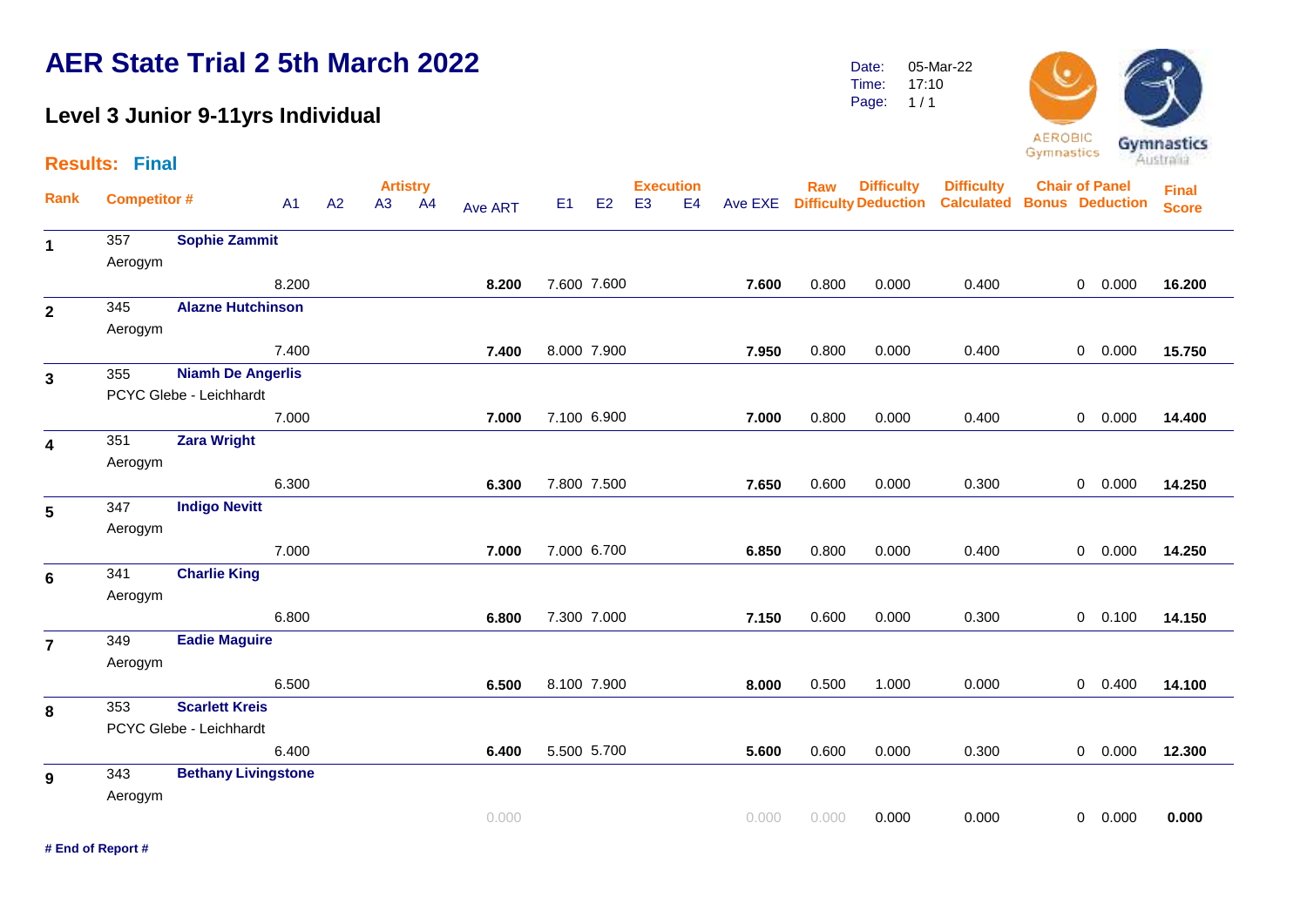### **Level 3 Junior 9-11yrs Multiple**

**Results: Final**

Date: Time: Page: 05-Mar-22 17:17  $1/1$ 



Gymnastics

| Rank         | <b>Competitor#</b> |                                                  | A <sub>1</sub> | A2 | <b>Artistry</b><br>A3 | A4 | Ave ART | E <sub>1</sub> | E2 | <b>Execution</b><br>E <sub>3</sub> | E <sub>4</sub> | Ave EXE | <b>Raw</b> | <b>Difficulty</b><br><b>Difficulty Deduction</b> | <b>Difficulty</b><br><b>Calculated</b> | <b>Chair of Panel</b><br><b>Bonus Deduction</b> |   |       | <b>Final</b><br><b>Score</b> |
|--------------|--------------------|--------------------------------------------------|----------------|----|-----------------------|----|---------|----------------|----|------------------------------------|----------------|---------|------------|--------------------------------------------------|----------------------------------------|-------------------------------------------------|---|-------|------------------------------|
|              |                    |                                                  |                |    |                       |    |         |                |    |                                    |                |         |            |                                                  |                                        |                                                 |   |       |                              |
| 1            | 312                | Amelia Ruscio, Aubrey Griezel, Micaela Cortes    |                |    |                       |    |         |                |    |                                    |                |         |            |                                                  |                                        |                                                 |   |       |                              |
|              | D'Vine Gymsports   |                                                  |                |    |                       |    |         |                |    |                                    |                |         |            |                                                  |                                        |                                                 |   |       |                              |
|              |                    |                                                  | 5.800          |    |                       |    | 5.800   | 7.500 7.000    |    |                                    |                | 7.250   | 0.600      | 0.000                                            | 0.300                                  |                                                 | 0 | 0.000 | 13.350                       |
| $\mathbf{2}$ | 320                | Alazne Hutchinson, Eadie Maguire, Sophie Zammit  |                |    |                       |    |         |                |    |                                    |                |         |            |                                                  |                                        |                                                 |   |       |                              |
|              | Aerogym            |                                                  |                |    |                       |    |         |                |    |                                    |                |         |            |                                                  |                                        |                                                 |   |       |                              |
|              |                    |                                                  | 6.900          |    |                       |    | 6.900   | 6.100 5.700    |    |                                    |                | 5.900   | 0.500      | 0.000                                            | 0.250                                  |                                                 | 0 | 0.000 | 13.050                       |
| $\mathbf{3}$ | 310                | <b>Emirate Tran, Siana Tatian</b>                |                |    |                       |    |         |                |    |                                    |                |         |            |                                                  |                                        |                                                 |   |       |                              |
|              |                    | All Starz Gymnastics and Dance                   |                |    |                       |    |         |                |    |                                    |                |         |            |                                                  |                                        |                                                 |   |       |                              |
|              |                    |                                                  | 6.400          |    |                       |    | 6.400   | 5.200 5.600    |    |                                    |                | 5.400   | 0.400      | 0.000                                            | 0.200                                  |                                                 | 0 | 0.000 | 12.000                       |
| 4            | 314                | Bethany Livingstone, Charlie King, Indigo Nevitt |                |    |                       |    |         |                |    |                                    |                |         |            |                                                  |                                        |                                                 |   |       |                              |
|              | Aerogym            |                                                  |                |    |                       |    |         |                |    |                                    |                |         |            |                                                  |                                        |                                                 |   |       |                              |
|              |                    |                                                  | 5.800          |    |                       |    | 5.800   | 5.500 6.000    |    |                                    |                | 5.750   | 0.600      | 0.000                                            | 0.300                                  |                                                 | 0 | 0.000 | 11.850                       |
| 5            | 318                | <b>Scarlett Kries, Niamh De Angerlis</b>         |                |    |                       |    |         |                |    |                                    |                |         |            |                                                  |                                        |                                                 |   |       |                              |
|              |                    | PCYC Glebe - Leichhardt                          |                |    |                       |    |         |                |    |                                    |                |         |            |                                                  |                                        |                                                 |   |       |                              |
|              |                    |                                                  | 5.900          |    |                       |    | 5.900   | 5.600 5.200    |    |                                    |                | 5.400   | 0.600      | 0.000                                            | 0.300                                  |                                                 | 0 | 0.000 | 11.600                       |
| 6            | 308                | <b>Eleanor Preston, Celina Deri</b>              |                |    |                       |    |         |                |    |                                    |                |         |            |                                                  |                                        |                                                 |   |       |                              |
|              | PLC Sydney         |                                                  |                |    |                       |    |         |                |    |                                    |                |         |            |                                                  |                                        |                                                 |   |       |                              |
|              |                    |                                                  | 5.800          |    |                       |    | 5.800   | 5.000 5.200    |    |                                    |                | 5.100   | 0.400      | 0.000                                            | 0.200                                  |                                                 | 0 | 0.300 | 10.800                       |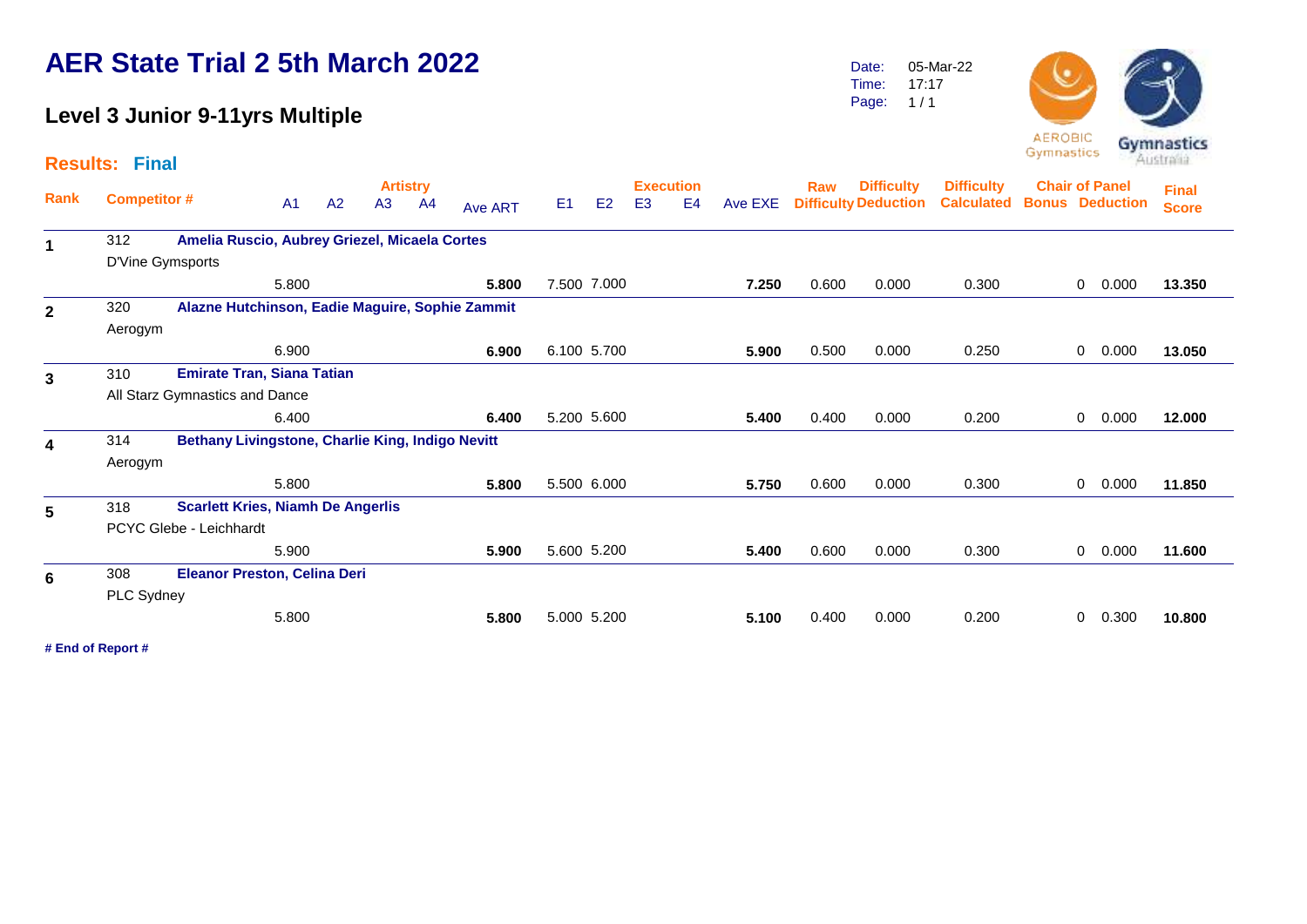### **Level 3 Junior 9-11yrs Team**

**Results: Final**

Date: Time: Page: 05-Mar-22 15:30  $1/1$ 



| <b>Rank</b> | <b>Competitor #</b> | A <sub>1</sub> | A2 | A <sub>3</sub> | <b>Artistry</b><br>-A4 | Ave ART                                                         | E1 | E <sub>2</sub> | E <sub>3</sub> | <b>Execution</b><br>E <sub>4</sub> | Ave EXE | Raw   | <b>Difficulty</b> | <b>Difficulty</b><br><b>Difficulty Deduction Calculated Bonus Deduction</b> | <b>Chair of Panel</b> | <b>Final</b><br><b>Score</b> |
|-------------|---------------------|----------------|----|----------------|------------------------|-----------------------------------------------------------------|----|----------------|----------------|------------------------------------|---------|-------|-------------------|-----------------------------------------------------------------------------|-----------------------|------------------------------|
|             | 304<br>Aerogym      |                |    |                |                        | Alazne Hutchinson, Eadie Maguire, Sophie Zammit, Zara Wright    |    |                |                |                                    |         |       |                   |                                                                             |                       |                              |
|             |                     | 6.800          |    |                |                        | 6.800                                                           |    | 6.000 6.500    |                |                                    | 6.250   | 0.600 | 0.000             | 0.300                                                                       | 0.000<br>0            | 13,350                       |
|             | 306<br>Aerogym      |                |    |                |                        | Bethany Livingstone, Charlie King, Indigo Nevitt, Aurelia Smyth |    |                |                |                                    |         |       |                   |                                                                             |                       |                              |
|             |                     | 6.400          |    |                |                        | 6.400                                                           |    | 6.100 6.100    |                |                                    | 6.100   | 0.600 | 0.000             | 0.300                                                                       | 0.000<br>0            | 12,800                       |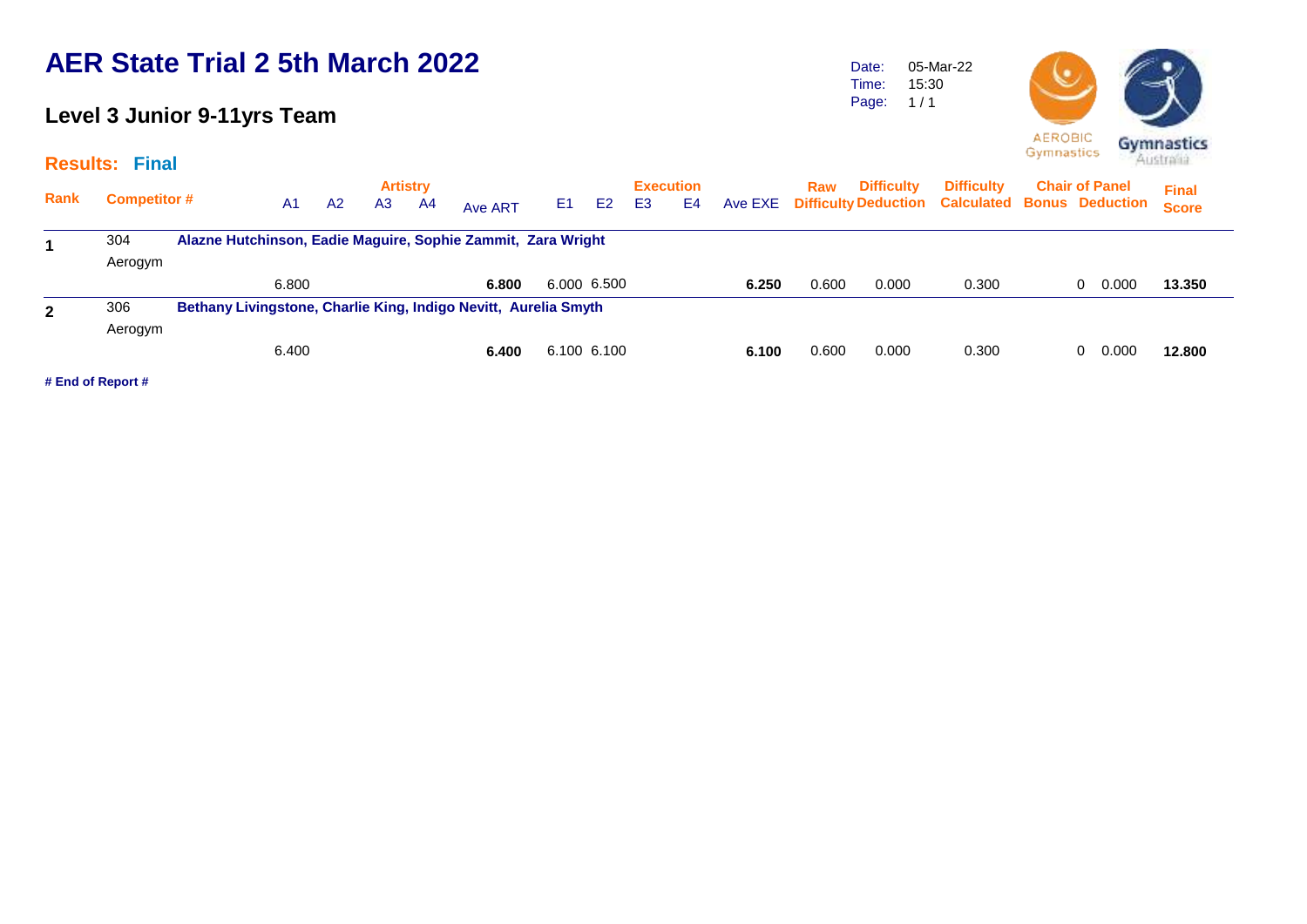### **Level 3 Intermediate 12-15yrs Individual**

Date: Time: Page: 05-Mar-22 17:18  $1/1$ 



|              |                     |                        |                |                |                | <b>Artistry</b> |         |                |                | <b>Execution</b> |    |         | <b>Raw</b> | <b>Difficulty</b> | <b>Difficulty</b>                                      | <b>Chair of Panel</b> | <b>Final</b> |
|--------------|---------------------|------------------------|----------------|----------------|----------------|-----------------|---------|----------------|----------------|------------------|----|---------|------------|-------------------|--------------------------------------------------------|-----------------------|--------------|
| Rank         | <b>Competitor #</b> |                        | A <sub>1</sub> | A <sub>2</sub> | A <sub>3</sub> | A4              | Ave ART | E <sub>1</sub> | E <sub>2</sub> | E <sub>3</sub>   | E4 | Ave EXE |            |                   | <b>Difficulty Deduction Calculated Bonus Deduction</b> |                       | <b>Score</b> |
|              | 361                 | <b>Josie Nijam</b>     |                |                |                |                 |         |                |                |                  |    |         |            |                   |                                                        |                       |              |
|              | Aerogym             |                        |                |                |                |                 |         |                |                |                  |    |         |            |                   |                                                        |                       |              |
|              |                     |                        | 6.900          |                |                |                 | 6.900   |                | 7.100 6.900    |                  |    | 7.000   | 0.600      | 0.000             | 0.300                                                  | 0.000<br>$\mathbf{0}$ | 14.200       |
| $\mathbf{2}$ | 359                 | <b>Jessica Burrows</b> |                |                |                |                 |         |                |                |                  |    |         |            |                   |                                                        |                       |              |
|              | PLC Sydney          |                        |                |                |                |                 |         |                |                |                  |    |         |            |                   |                                                        |                       |              |
|              |                     |                        | 5.000          |                |                |                 | 5.000   |                | 6.600 6.600    |                  |    | 6.600   | 0.300      | 1.000             | 0.000                                                  | 2.000<br>0            | 9.600        |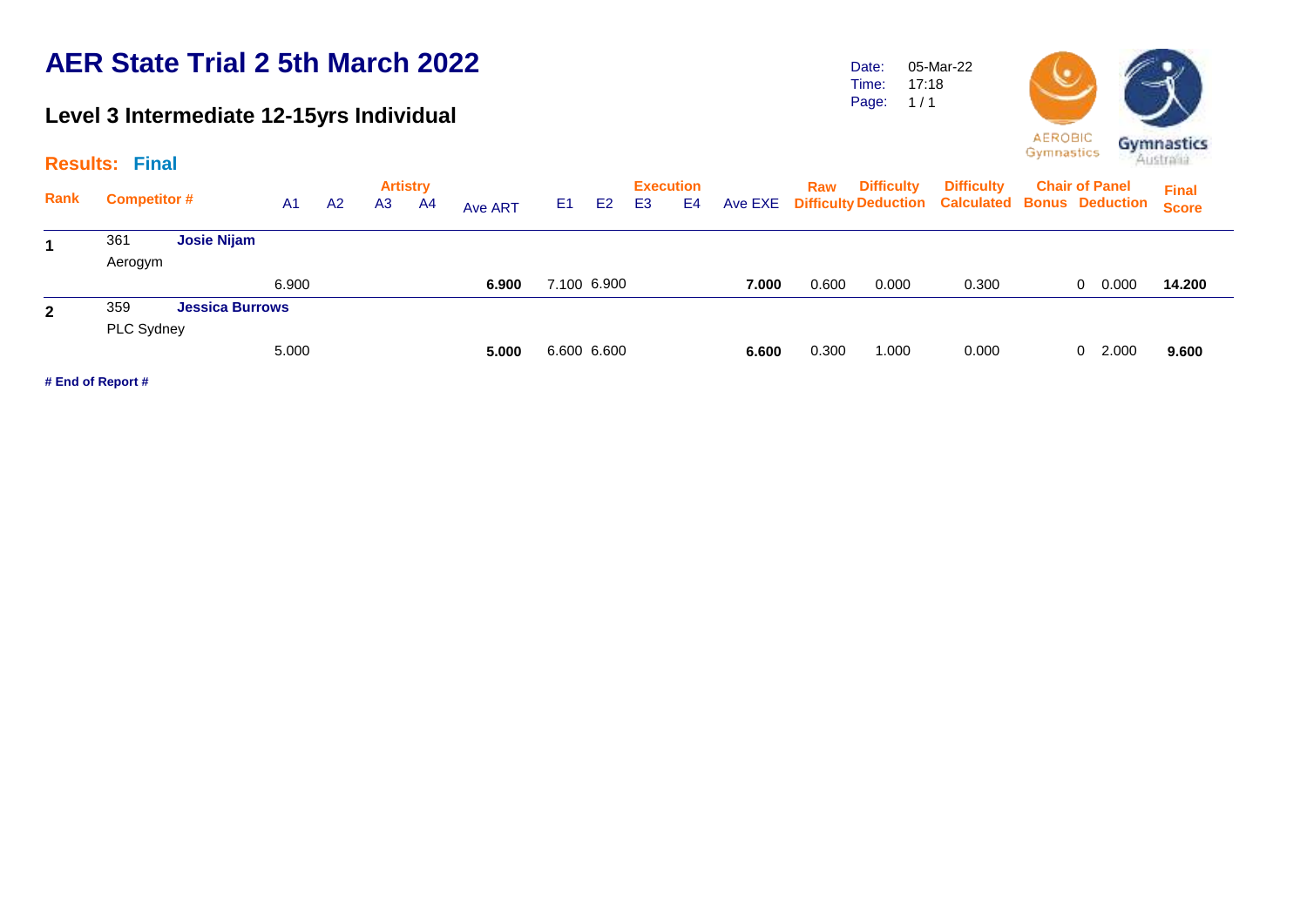### **Level 3 Intermediate 12-15yrs Multiple**

Date: Time: Page: 05-Mar-22 15:55  $1/1$ 



| s: Final            |                                             |                |    |                       |         |       |           |                 |  |                       | AENOBIC <b>Gymnastics</b>                                                                         |              |  |
|---------------------|---------------------------------------------|----------------|----|-----------------------|---------|-------|-----------|-----------------|--|-----------------------|---------------------------------------------------------------------------------------------------|--------------|--|
| <b>Competitor #</b> | A1.                                         | A <sub>2</sub> | A3 | <b>Artistry</b><br>A4 | Ave ART | E1 E2 | $\sim$ E3 | Execution<br>E4 |  | <b>Raw</b> Difficulty | <b>Difficulty</b> Chair of Panel<br>Ave EXE Difficulty Deduction Calculated Bonus Deduction Score | <b>Final</b> |  |
| 319                 | Freya McCarthy-Law, Luciana Quintero Zuniga |                |    |                       |         |       |           |                 |  |                       |                                                                                                   |              |  |

| 319     |                           |       |                                             |       |       |       |       |       |                     |
|---------|---------------------------|-------|---------------------------------------------|-------|-------|-------|-------|-------|---------------------|
| Aerogym |                           |       |                                             |       |       |       |       |       |                     |
|         | 6.600                     | 6.600 | 6.500 6.600                                 | 6.550 | 0.600 | 0.000 | 0.300 | 0.200 | 13.250              |
| 317     | Ffyon McCabe, Josie Nijam |       |                                             |       |       |       |       |       |                     |
| Aerogym |                           |       |                                             |       |       |       |       |       |                     |
|         | 6.300                     | 6.300 | 6.100 6.100                                 | 6.100 | 0.600 | 0.000 | 0.300 |       | 12.700              |
|         |                           |       | Freya McCarthy-Law, Luciana Quintero Zuniga |       |       |       |       |       | 0<br>$0\quad 0.000$ |

**# End of Report #**

**Rank**

**Results: Final**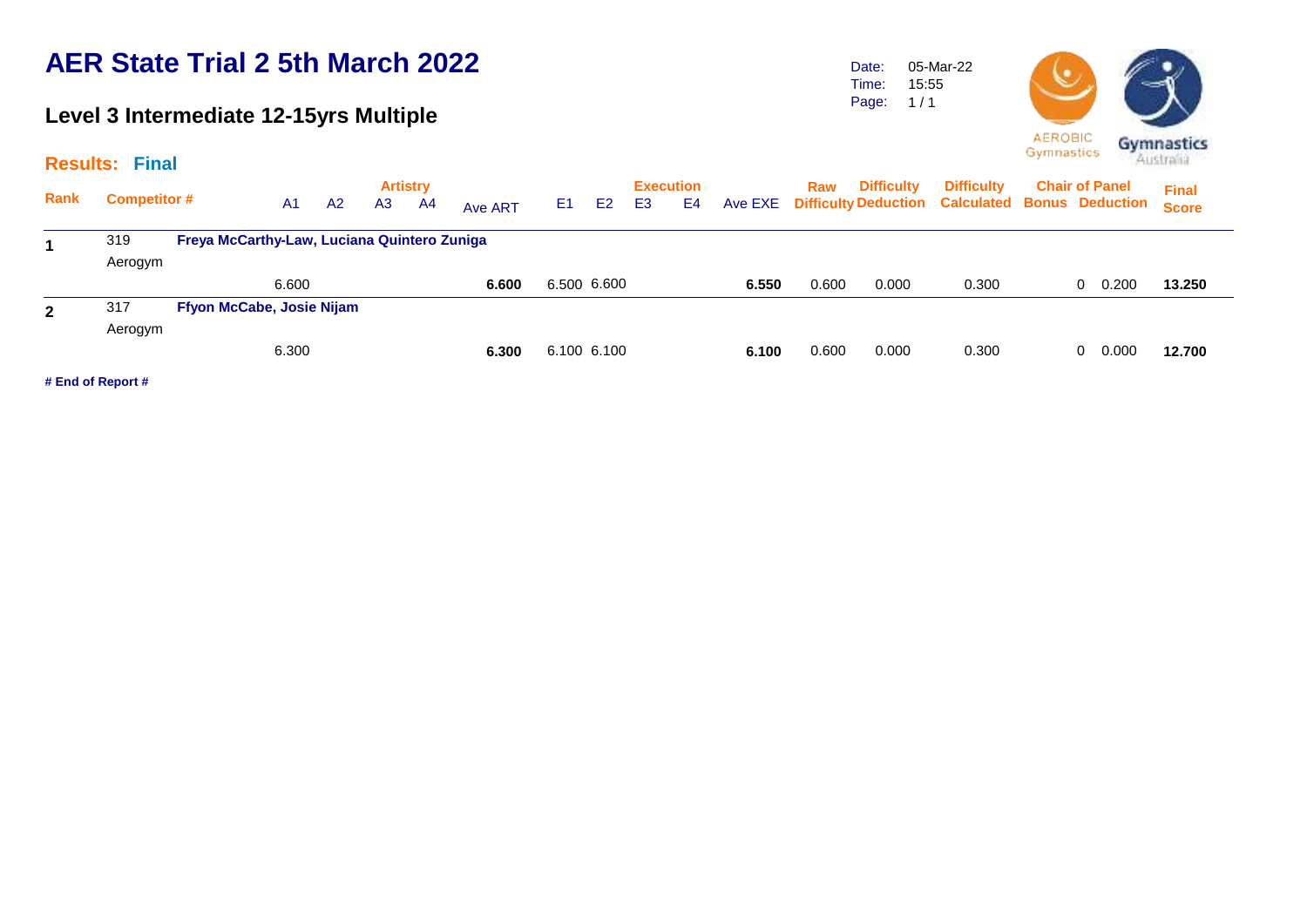### **Level 3 Intermediate 12-15yrs Team**

Time: Page: 15:24  $1/1$ 

05-Mar-22

Date:



|      | <b>Results: Final</b> |                                                                        |       |           |    |                       |         |    |                |    |                 |       |       |                   |                                                                                    | Australian            |              |  |
|------|-----------------------|------------------------------------------------------------------------|-------|-----------|----|-----------------------|---------|----|----------------|----|-----------------|-------|-------|-------------------|------------------------------------------------------------------------------------|-----------------------|--------------|--|
| Rank | <b>Competitor #</b>   |                                                                        | A1    | <b>A2</b> | A3 | <b>Artistry</b><br>A4 | Ave ART | E1 | E <sub>2</sub> | E3 | Execution<br>E4 |       | Raw   | <b>Difficulty</b> | <b>Difficulty</b><br>Ave EXE Difficulty Deduction Calculated Bonus Deduction Score | <b>Chair of Panel</b> | <b>Final</b> |  |
|      | 302                   | Ffyon McCabe, Freya McCarthy-Law, Josie Nijam, Luciana Quintero Zuniga |       |           |    |                       |         |    |                |    |                 |       |       |                   |                                                                                    |                       |              |  |
|      | Aerogym               |                                                                        |       |           |    |                       |         |    |                |    |                 |       |       |                   |                                                                                    |                       |              |  |
|      |                       |                                                                        | 6.200 |           |    |                       | 6.200   |    | 5.700 5.600    |    |                 | 5.650 | 0.600 | 0.000             | 0.300                                                                              | 0.000                 | 12.150       |  |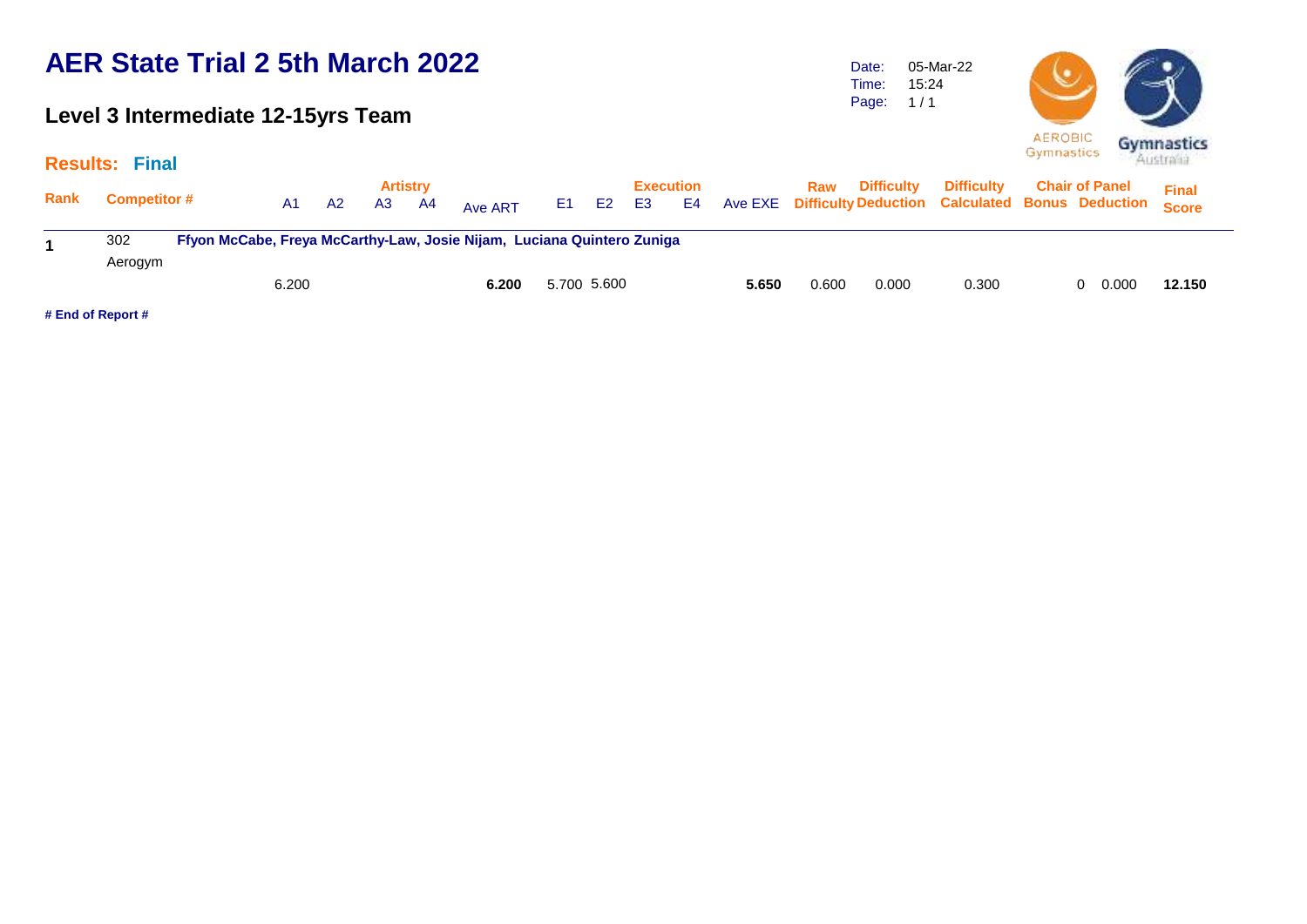### **Level 4 Mini 6-8 yrsIndividual**

**Results: Final**

|              | $1000$ uno. Tiidi |                          |                |                |                |                 |                |    |             |    |                  |         |       |                   |                                                        |                       |                       |              |
|--------------|-------------------|--------------------------|----------------|----------------|----------------|-----------------|----------------|----|-------------|----|------------------|---------|-------|-------------------|--------------------------------------------------------|-----------------------|-----------------------|--------------|
|              |                   | <b>Competitor #</b>      |                |                |                | <b>Artistry</b> |                |    |             |    | <b>Execution</b> |         | Raw   | <b>Difficulty</b> | <b>Difficulty</b>                                      | <b>Chair of Panel</b> | <b>Final</b>          |              |
| Rank         |                   |                          | A <sub>1</sub> | A <sub>2</sub> | A <sub>3</sub> | A4              | <b>Ave ART</b> | E1 | E2          | E3 | E4               | Ave EXE |       |                   | <b>Difficulty Deduction Calculated Bonus Deduction</b> |                       |                       | <b>Score</b> |
|              | 330               | <b>Emily Williams</b>    |                |                |                |                 |                |    |             |    |                  |         |       |                   |                                                        |                       |                       |              |
|              |                   | D'Vine Gymsports         |                |                |                |                 |                |    |             |    |                  |         |       |                   |                                                        |                       |                       |              |
|              |                   |                          | 6.500          |                |                |                 | 6.500          |    | 7.600 7.200 |    |                  | 7.400   | .600  | 0.000             | 0.800                                                  |                       | 0.000<br>0            | 14.700       |
| $\mathbf{2}$ | 328               | <b>Oceannca Klidaras</b> |                |                |                |                 |                |    |             |    |                  |         |       |                   |                                                        |                       |                       |              |
|              |                   | D'Vine Gymsports         |                |                |                |                 |                |    |             |    |                  |         |       |                   |                                                        |                       |                       |              |
|              |                   |                          | 6.400          |                |                |                 | 6.400          |    | 7.300 6.800 |    |                  | 7.050   | 0.600 | 0.000             | 0.800                                                  |                       | 0.000<br>$\mathbf{0}$ | 14.250       |
| 3            | 334               | <b>Olivia Tiani</b>      |                |                |                |                 |                |    |             |    |                  |         |       |                   |                                                        |                       |                       |              |
|              |                   | D'Vine Gymsports         |                |                |                |                 |                |    |             |    |                  |         |       |                   |                                                        |                       |                       |              |
|              |                   |                          | 6.500          |                |                |                 | 6.500          |    | 6.600 7.000 |    |                  | 6.800   | .800  | 0.000             | 0.900                                                  |                       | 0.000<br>0            | 14.200       |
|              |                   |                          |                |                |                |                 |                |    |             |    |                  |         |       |                   |                                                        |                       |                       |              |

**# End of Report #**



Date: Time: 05-Mar-22 16:32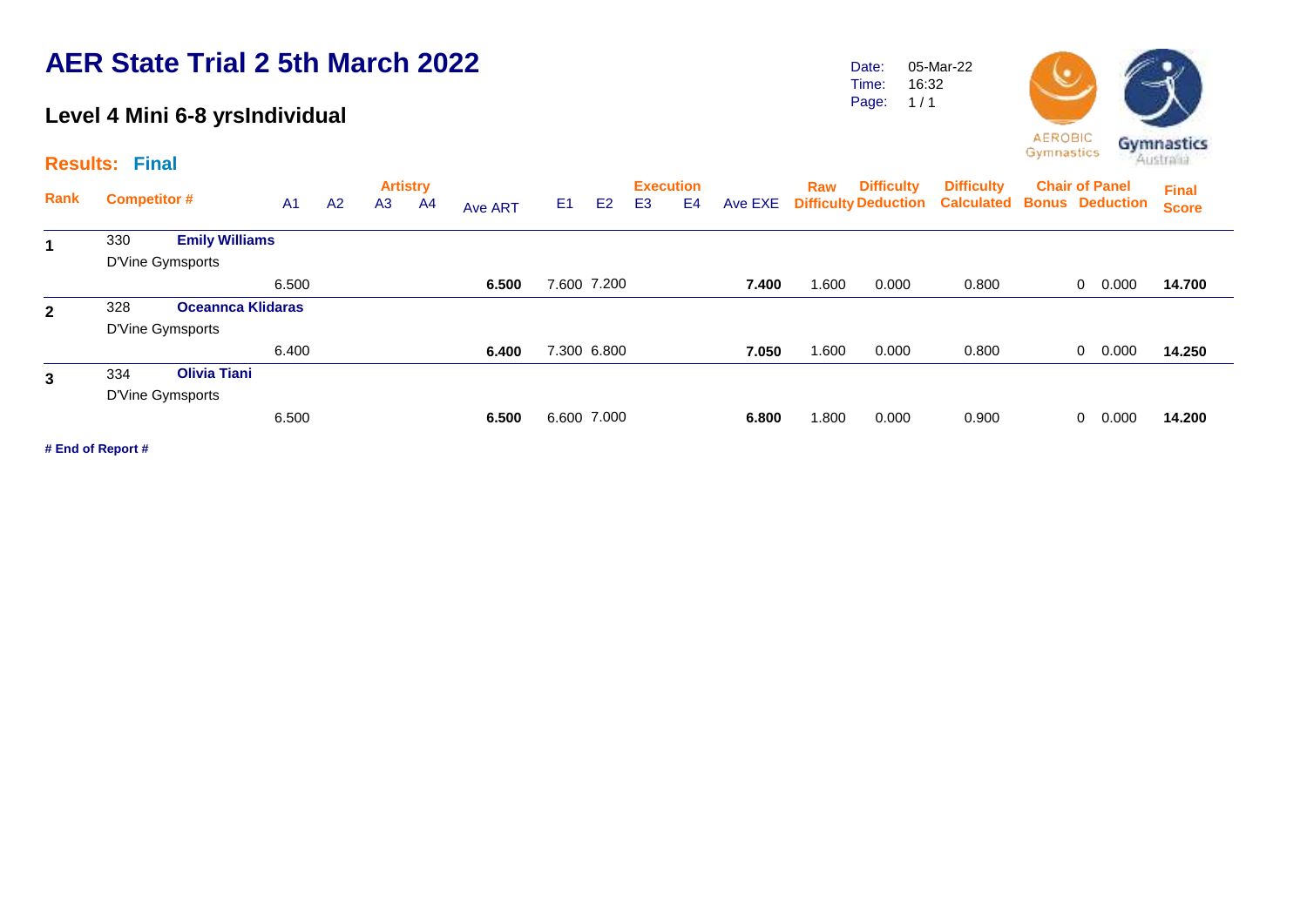### **Level 4 Junior 9-11yrs Individual**

Date: Time: 05-Mar-22 16:37



|                | <b>Results: Final</b> |                          |                |    |    | <b>Artistry</b> |         |                |                |                                    |                |         |       |                                                  |                                        |                                                 |              |       |                              |
|----------------|-----------------------|--------------------------|----------------|----|----|-----------------|---------|----------------|----------------|------------------------------------|----------------|---------|-------|--------------------------------------------------|----------------------------------------|-------------------------------------------------|--------------|-------|------------------------------|
| Rank           | <b>Competitor #</b>   |                          | A <sub>1</sub> | A2 | A3 | A <sup>4</sup>  | Ave ART | E <sub>1</sub> | E <sub>2</sub> | <b>Execution</b><br>E <sub>3</sub> | E <sub>4</sub> | Ave EXE | Raw   | <b>Difficulty</b><br><b>Difficulty Deduction</b> | <b>Difficulty</b><br><b>Calculated</b> | <b>Chair of Panel</b><br><b>Bonus Deduction</b> |              |       | <b>Final</b><br><b>Score</b> |
|                | 335                   | <b>Eloise Williamson</b> |                |    |    |                 |         |                |                |                                    |                |         |       |                                                  |                                        |                                                 |              |       |                              |
|                |                       | D'Vine Gymsports         |                |    |    |                 |         |                |                |                                    |                |         |       |                                                  |                                        |                                                 |              |       |                              |
|                |                       |                          | 8.000          |    |    |                 | 8.000   |                | 7.900 8.000    |                                    |                | 7.950   | 1.800 | 0.000                                            | 0.900                                  |                                                 | $\mathbf{0}$ | 0.000 | 16.850                       |
| $\mathbf{2}$   | 337                   | <b>Millie Taylor</b>     |                |    |    |                 |         |                |                |                                    |                |         |       |                                                  |                                        |                                                 |              |       |                              |
|                |                       | D'Vine Gymsports         |                |    |    |                 |         |                |                |                                    |                |         |       |                                                  |                                        |                                                 |              |       |                              |
|                |                       |                          | 8.200          |    |    |                 | 8.200   |                | 7.800 7.600    |                                    |                | 7.700   | 1.700 | 0.000                                            | 0.850                                  |                                                 | $\mathbf{0}$ | 0.000 | 16.750                       |
| $\mathbf{3}$   | 331                   | <b>Sofia Patten</b>      |                |    |    |                 |         |                |                |                                    |                |         |       |                                                  |                                        |                                                 |              |       |                              |
|                |                       | D'Vine Gymsports         |                |    |    |                 |         |                |                |                                    |                |         |       |                                                  |                                        |                                                 |              |       |                              |
|                |                       |                          | 7.700          |    |    |                 | 7.700   |                | 7.700 7.900    |                                    |                | 7.800   | 1.700 | 0.000                                            | 0.850                                  |                                                 | $\mathbf{0}$ | 0.000 | 16.350                       |
| 4              | 333                   | <b>Mia Cortes</b>        |                |    |    |                 |         |                |                |                                    |                |         |       |                                                  |                                        |                                                 |              |       |                              |
|                |                       | D'Vine Gymsports         |                |    |    |                 |         |                |                |                                    |                |         |       |                                                  |                                        |                                                 |              |       |                              |
|                |                       |                          | 7.400          |    |    |                 | 7.400   |                | 7.500 7.300    |                                    |                | 7.400   | 1.400 | 0.000                                            | 0.700                                  |                                                 | $\mathbf{0}$ | 0.000 | 15.500                       |
| $5\phantom{1}$ | 339                   | <b>Yve Sullivan</b>      |                |    |    |                 |         |                |                |                                    |                |         |       |                                                  |                                        |                                                 |              |       |                              |
|                | Aerogym               |                          |                |    |    |                 |         |                |                |                                    |                |         |       |                                                  |                                        |                                                 |              |       |                              |
|                |                       |                          | 7.400          |    |    |                 | 7.400   |                | 6.900 7.000    |                                    |                | 6.950   | 1.900 | 0.000                                            | 0.950                                  |                                                 | $\mathbf{0}$ | 0.000 | 15.300                       |
|                | # End of Report #     |                          |                |    |    |                 |         |                |                |                                    |                |         |       |                                                  |                                        |                                                 |              |       |                              |
|                |                       |                          |                |    |    |                 |         |                |                |                                    |                |         |       |                                                  |                                        |                                                 |              |       |                              |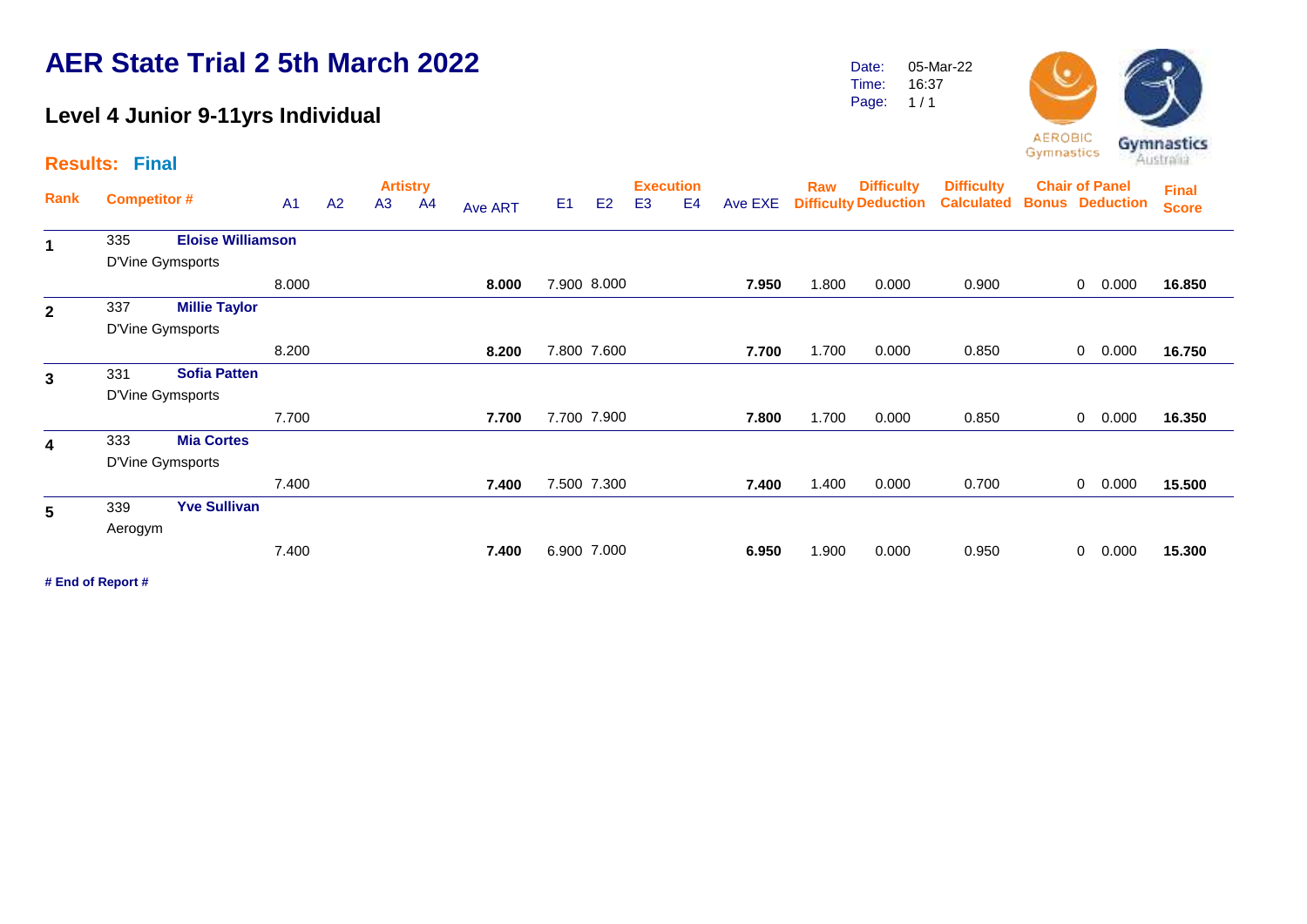### **Level 4 Junior 6-11yrs Multiple**

#### **Results: Final**

Date: Time: Page: 05-Mar-22 15:49  $1/1$ 



| Rank         | <b>Competitor #</b> |                                                    | A <sub>1</sub> | A2 | <b>Artistry</b><br>A3 | A4 | <b>Ave ART</b> | E <sub>1</sub> | E <sub>2</sub> | E <sub>3</sub> | <b>Execution</b><br>E <sub>4</sub> | Ave EXE | Raw  | <b>Difficulty</b> | <b>Difficulty</b><br><b>Difficulty Deduction Calculated Bonus Deduction</b> | <b>Chair of Panel</b> |   |       | <b>Final</b><br><b>Score</b> |
|--------------|---------------------|----------------------------------------------------|----------------|----|-----------------------|----|----------------|----------------|----------------|----------------|------------------------------------|---------|------|-------------------|-----------------------------------------------------------------------------|-----------------------|---|-------|------------------------------|
| 1            | 315                 | Eloise Williamson, Hailee Ristuccia, Sofia Pattern |                |    |                       |    |                |                |                |                |                                    |         |      |                   |                                                                             |                       |   |       |                              |
|              |                     | D'Vine Gymsports                                   |                |    |                       |    |                |                |                |                |                                    |         |      |                   |                                                                             |                       |   |       |                              |
|              |                     |                                                    | 7.900          |    |                       |    | 7.900          | 7.100 7.300    |                |                |                                    | 7.200   | .500 | 0.000             | 0.750                                                                       |                       | 0 | 0.100 | 15.750                       |
| $\mathbf{2}$ | 313                 | <b>Oceannca Klidaras, Millie Taylor</b>            |                |    |                       |    |                |                |                |                |                                    |         |      |                   |                                                                             |                       |   |       |                              |
|              |                     | D'Vine Gymsports                                   |                |    |                       |    |                |                |                |                |                                    |         |      |                   |                                                                             |                       |   |       |                              |
|              |                     |                                                    | 7.400          |    |                       |    | 7.400          | 6.200 6.000    |                |                |                                    | 6.100   | .700 | 0.000             | 0.850                                                                       |                       |   | 0.000 | 14.350                       |
| $\mathbf{3}$ | 311                 | <b>Emily Williams, Mia Cortes, Olivia Tiani</b>    |                |    |                       |    |                |                |                |                |                                    |         |      |                   |                                                                             |                       |   |       |                              |
|              |                     | D'Vine Gymsports                                   |                |    |                       |    |                |                |                |                |                                    |         |      |                   |                                                                             |                       |   |       |                              |
|              |                     |                                                    | 7.300          |    |                       |    | 7.300          | 6.300 6.200    |                |                |                                    | 6.250   | .500 | 0.000             | 0.750                                                                       |                       |   | 0.000 | 14.300                       |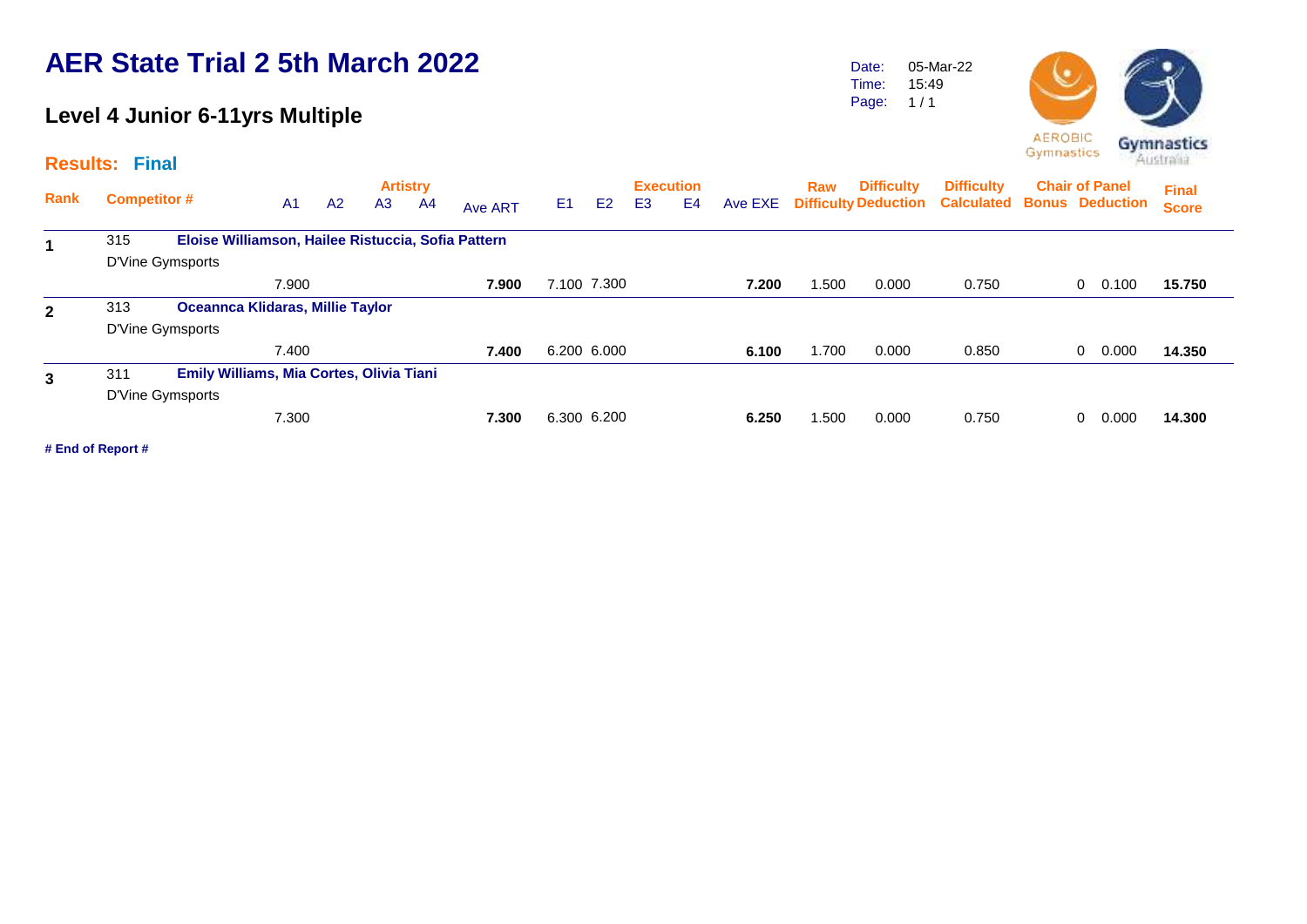### **Level 4 Intermediate 12-15yrs Individual**

Date: Time: 05-Mar-22 17:12

Page:  $1/1$ 



|                         | <b>Results: Final</b> |                         |           |                |                       |                |         |                |                |                                    |                |         |       |                                                  |                                        | -----------                                     |                |       | Australia                    |
|-------------------------|-----------------------|-------------------------|-----------|----------------|-----------------------|----------------|---------|----------------|----------------|------------------------------------|----------------|---------|-------|--------------------------------------------------|----------------------------------------|-------------------------------------------------|----------------|-------|------------------------------|
| Rank                    | <b>Competitor #</b>   |                         | <b>A1</b> | A <sub>2</sub> | <b>Artistry</b><br>A3 | A <sub>4</sub> | Ave ART | E <sub>1</sub> | E <sub>2</sub> | <b>Execution</b><br>E <sub>3</sub> | E <sub>4</sub> | Ave EXE | Raw   | <b>Difficulty</b><br><b>Difficulty Deduction</b> | <b>Difficulty</b><br><b>Calculated</b> | <b>Chair of Panel</b><br><b>Bonus Deduction</b> |                |       | <b>Final</b><br><b>Score</b> |
| $\mathbf 1$             | 352                   | <b>Katherine Dekker</b> |           |                |                       |                |         |                |                |                                    |                |         |       |                                                  |                                        |                                                 |                |       |                              |
|                         | Aerogym               |                         |           |                |                       |                |         |                |                |                                    |                |         |       |                                                  |                                        |                                                 |                |       |                              |
|                         |                       |                         | 7.300     |                |                       |                | 7.300   |                | 6.300 6.100    |                                    |                | 6.200   | 2.100 | 0.000                                            | 1.050                                  |                                                 | $\mathbf{0}$   | 0.000 | 14.550                       |
| $\mathbf{2}$            | 356                   | <b>Hannah Pullbrook</b> |           |                |                       |                |         |                |                |                                    |                |         |       |                                                  |                                        |                                                 |                |       |                              |
|                         | D'Vine Gymsports      |                         |           |                |                       |                |         |                |                |                                    |                |         |       |                                                  |                                        |                                                 |                |       |                              |
|                         |                       |                         | 6.300     |                |                       |                | 6.300   |                | 6.800 6.300    |                                    |                | 6.550   | 1.400 | 0.000                                            | 0.700                                  |                                                 | $\overline{0}$ | 0.000 | 13.550                       |
| $\overline{\mathbf{3}}$ | 350                   | <b>Lilly Ahern</b>      |           |                |                       |                |         |                |                |                                    |                |         |       |                                                  |                                        |                                                 |                |       |                              |
|                         | D'Vine Gymsports      |                         |           |                |                       |                |         |                |                |                                    |                |         |       |                                                  |                                        |                                                 |                |       |                              |
|                         |                       |                         | 6.500     |                |                       |                | 6.500   |                | 6.200 5.800    |                                    |                | 6.000   | 1.300 | 0.000                                            | 0.650                                  |                                                 | $\mathbf{0}$   | 0.000 | 13.150                       |
| 4                       | 354                   | <b>Daniela Coggan</b>   |           |                |                       |                |         |                |                |                                    |                |         |       |                                                  |                                        |                                                 |                |       |                              |
|                         | Aerogym               |                         |           |                |                       |                |         |                |                |                                    |                |         |       |                                                  |                                        |                                                 |                |       |                              |
|                         |                       |                         | 6.400     |                |                       |                | 6.400   |                | 5.800 5.400    |                                    |                | 5.600   | 1.400 | 0.000                                            | 0.700                                  |                                                 | $\overline{0}$ | 0.000 | 12.700                       |
| 5                       | 358                   | <b>Aliya Brown</b>      |           |                |                       |                |         |                |                |                                    |                |         |       |                                                  |                                        |                                                 |                |       |                              |
|                         | D'Vine Gymsports      |                         |           |                |                       |                |         |                |                |                                    |                |         |       |                                                  |                                        |                                                 |                |       |                              |
|                         |                       |                         | 6.000     |                |                       |                | 6.000   |                | 6.100 6.000    |                                    |                | 6.050   | 0.900 | 0.000                                            | 0.450                                  |                                                 | 0              | 0.200 | 12.300                       |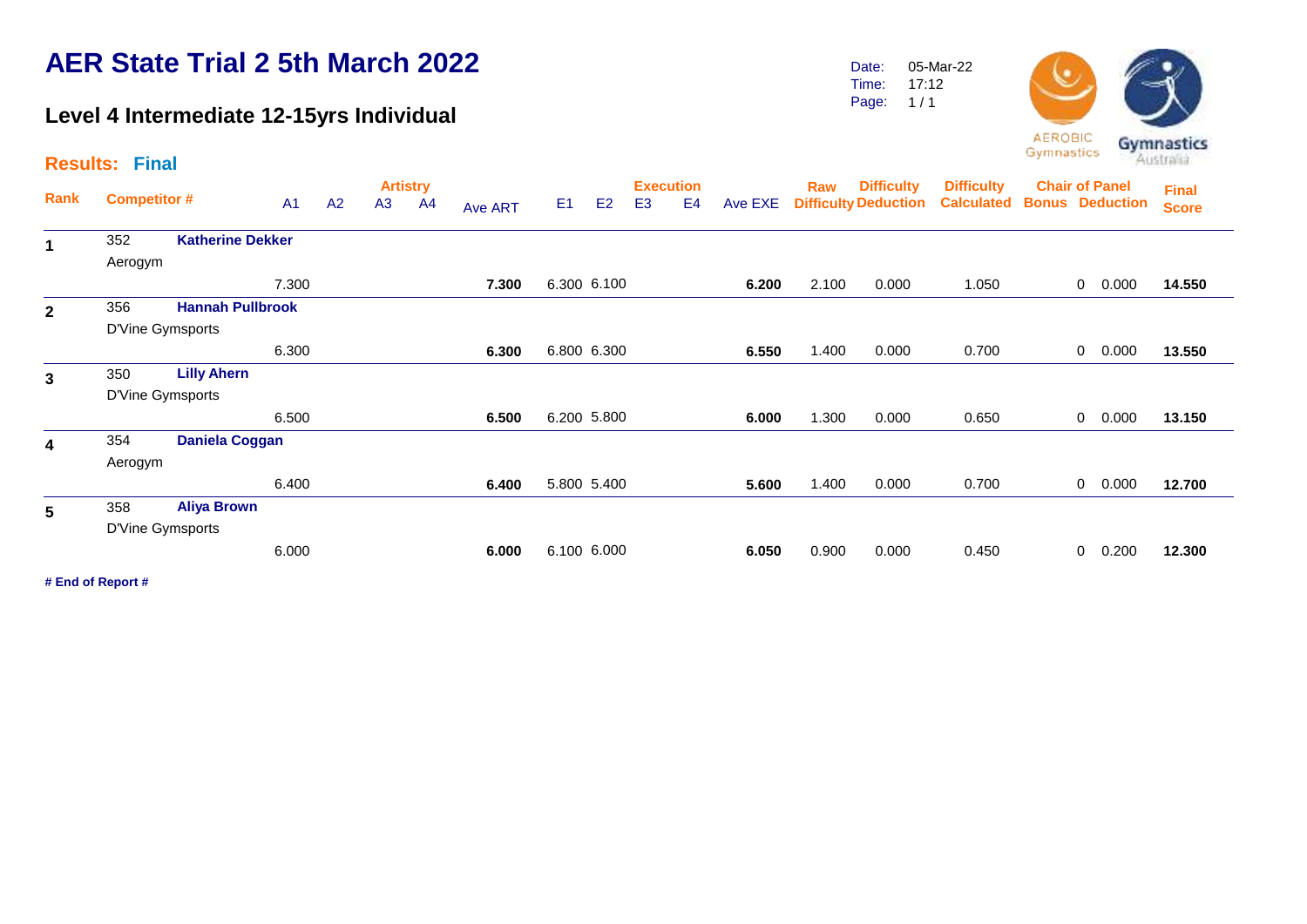#### **Level 4 Senior 12+ yrs Muliple**

#### **Results: Final**

**Artistry Execution Rank Raw Competitor #** A1 A2 A3 A4 A<sub>Ve ART</sub> E1 E2 E3 E4 Ave EXE Difficulty Deduction Calculated Bonus Deduction **Chair of Panel**  A1 A2 A3 A4 <sub>Ave ART</sub> E1 E2 E3 E4 Ave EXE **Final Score Difficulty Difficulty**  <sup>322</sup> **Katherine Dekker, Yve Sullivan 1** Aerogym 7.200 **7.200** 5.300 5.300 **5.300** 1.300 0.000 0.650 0 0.000 **13.150** 324 **Aliya Brown, Hannah Pullbrook, Lilly Ahern 2** D'Vine Gymsports 6.300 **6.300** 5.800 5.300 **5.550** 0.800 0.000 0.400 0 0.000 **12.250**

**# End of Report #**



Date: Time: 05-Mar-22 16:19